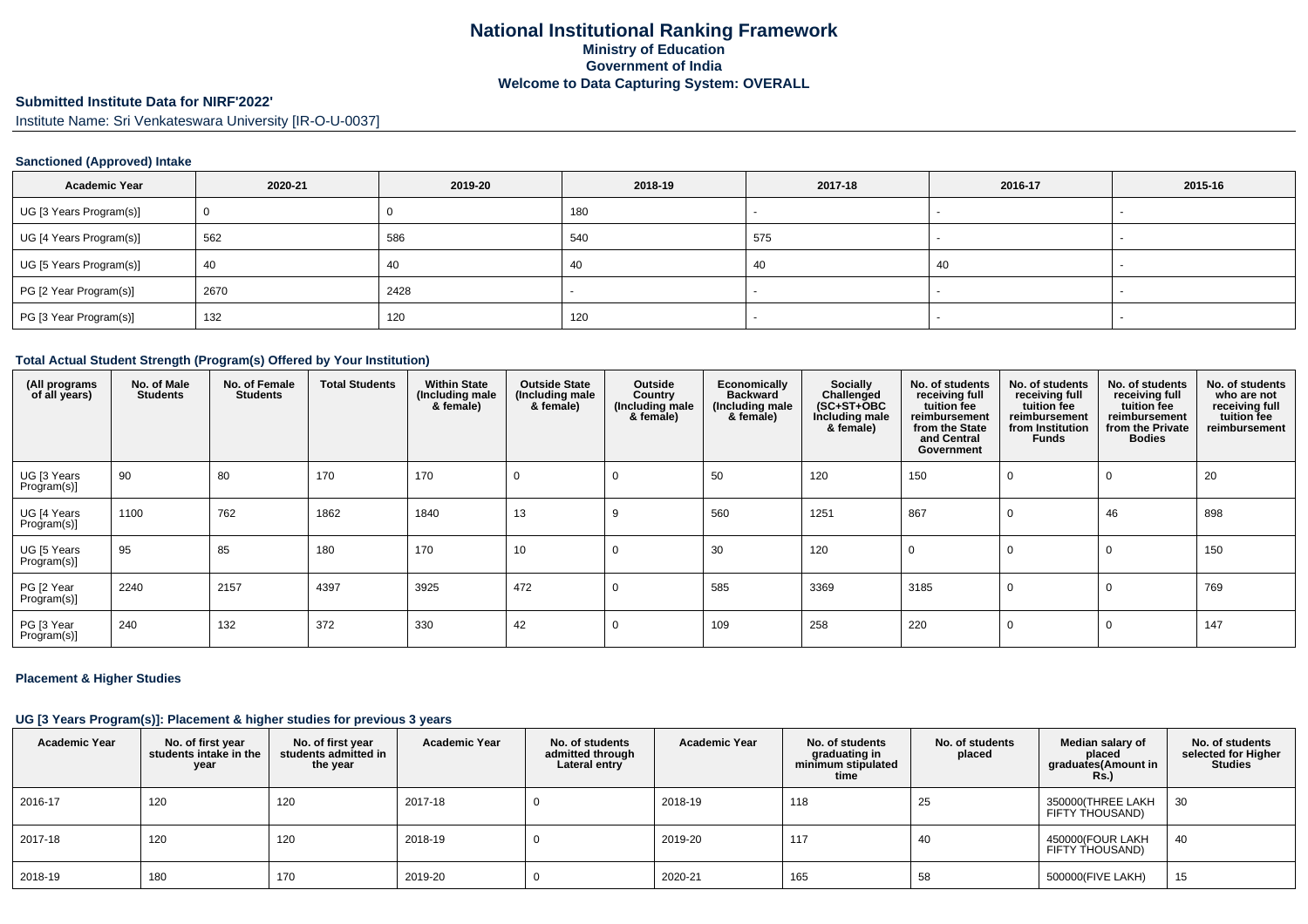## **UG [4 Years Program(s)]: Placement & higher studies for previous 3 years**

| <b>Academic Year</b> | No. of first year<br>students intake in the<br>year | No. of first vear<br>students admitted in<br>the year | <b>Academic Year</b> | No. of students<br>admitted through<br>Lateral entry | <b>Academic Year</b> | No. of students<br>graduating in<br>minimum stipulated<br>time | No. of students<br>placed | Median salary of<br>placed<br>graduates(Amount in<br>Rs. | No. of students<br>selected for Higher<br><b>Studies</b> |
|----------------------|-----------------------------------------------------|-------------------------------------------------------|----------------------|------------------------------------------------------|----------------------|----------------------------------------------------------------|---------------------------|----------------------------------------------------------|----------------------------------------------------------|
| 2015-16              | 440                                                 | 290                                                   | 2016-17              | 37                                                   | 2018-19              | 274                                                            | 109                       | 350000(three lakh fifty<br>thousands only)               | 69                                                       |
| 2016-17              | 440                                                 | 342                                                   | 2017-18              | 98                                                   | 2019-20              | 390                                                            | 105                       | 350000(Thee lakh<br>fiftythousands only)                 | 61                                                       |
| 2017-18              | 575                                                 | 428                                                   | 2018-19              | 50                                                   | 2020-21              | 443                                                            | 110                       | 400000(Four lakhs<br>only)                               | 33                                                       |

### **UG [5 Years Program(s)]: Placement & higher studies for previous 3 years**

| <b>Academic Year</b> | No. of first year<br>students intake in the<br>year | No. of first vear<br>students admitted in<br>the year | <b>Academic Year</b> | No. of students<br>admitted through<br>Lateral entry | <b>Academic Year</b> | No. of students<br>graduating in<br>minimum stipulated<br>time | No. of students<br>placed | Median salary of<br>placed<br>graduates(Amount in<br><b>Rs.)</b> | No. of students<br>selected for Higher<br><b>Studies</b> |
|----------------------|-----------------------------------------------------|-------------------------------------------------------|----------------------|------------------------------------------------------|----------------------|----------------------------------------------------------------|---------------------------|------------------------------------------------------------------|----------------------------------------------------------|
| 2014-15              | 40                                                  | 35                                                    | 2015-16              |                                                      | 2018-19              | -28                                                            | 13                        | 600000(SIX LAKH)                                                 |                                                          |
| 2015-16              | 40                                                  | 33                                                    | 2016-17              |                                                      | 2019-20              | 32                                                             |                           | 600000(SIX LAKH)                                                 |                                                          |
| 2016-17              | 40                                                  | 35                                                    | 2017-18              |                                                      | 2020-21              | 30                                                             |                           | 600000(SIX LAKH)                                                 |                                                          |

### **PG [2 Years Program(s)]: Placement & higher studies for previous 3 years**

| <b>Academic Year</b> | No. of first year<br>students intake in the<br>year | No. of first year<br>students admitted in<br>the year | <b>Academic Year</b> | No. of students graduating in minimum<br>stipulated time | No. of students<br>placed | Median salary of<br>placed<br>graduates(Amount in<br><b>Rs.)</b> | No. of students<br>selected for Higher<br><b>Studies</b> |
|----------------------|-----------------------------------------------------|-------------------------------------------------------|----------------------|----------------------------------------------------------|---------------------------|------------------------------------------------------------------|----------------------------------------------------------|
| 2017-18              | 2428                                                | 2150                                                  | 2018-19              | 2000                                                     | 404                       | 500000(Five lakhs<br>only)                                       | 180                                                      |
| 2018-19              | 2428                                                | 2100                                                  | 2019-20              | 1950                                                     | 444                       | 600000(Six lakhs only)                                           | 200                                                      |
| 2019-20              | 2428                                                | 2332                                                  | 2020-21              | 1995                                                     | 420                       | 580000(fivelakhs<br>eighty thousand only)                        | 198                                                      |

## **PG [3 Years Program(s)]: Placement & higher studies for previous 3 years**

| <b>Academic Year</b> | No. of first year<br>students intake in the<br>year | No. of first year<br>students admitted in<br>the year | <b>Academic Year</b> | No. of students<br>admitted through<br>Lateral entry | <b>Academic Year</b> | No. of students<br>graduating in<br>minimum stipulated<br>time | No. of students<br>placed | Median salary of<br>placed<br>graduates(Amount in<br><b>Rs.)</b> | No. of students<br>selected for Higher<br><b>Studies</b> |
|----------------------|-----------------------------------------------------|-------------------------------------------------------|----------------------|------------------------------------------------------|----------------------|----------------------------------------------------------------|---------------------------|------------------------------------------------------------------|----------------------------------------------------------|
| 2016-17              | 120                                                 | 120                                                   | 2017-18              |                                                      | 2018-19              | 118                                                            | 25                        | 500000(Five lakhs<br>only)                                       | 30                                                       |
| 2017-18              | 120                                                 | 120                                                   | 2018-19              |                                                      | 2019-20              | 118                                                            | 30                        | 550000(Five lakh fifty<br>thousands only)                        | 30                                                       |
| 2018-19              | 120                                                 | 120                                                   | 2019-20              |                                                      | 2020-21              | 117                                                            | 75                        | 600000(Six lakhs only)                                           | 35                                                       |

### **Ph.D Student Details**

**Ph.D (Student pursuing doctoral program till 2020-21 Students admitted in the academic year 2020-21 should not be entered here.)**

**Total Students**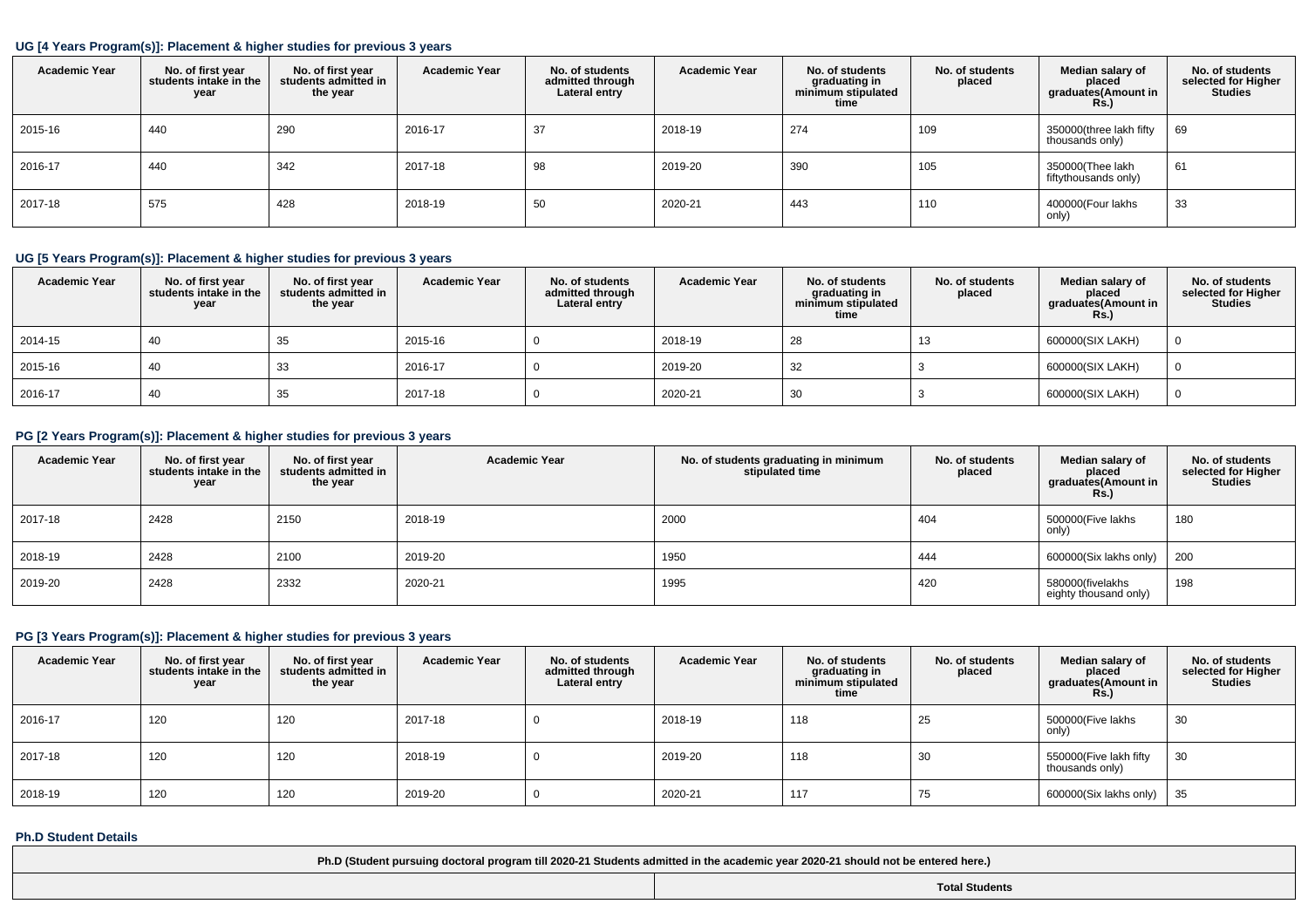| Full Time                                            |                                                                                                                                  | 243 |          |  |  |  |
|------------------------------------------------------|----------------------------------------------------------------------------------------------------------------------------------|-----|----------|--|--|--|
| Part Time                                            |                                                                                                                                  | 209 |          |  |  |  |
|                                                      | No. of Ph.D students graduated (including Integrated Ph.D)                                                                       |     |          |  |  |  |
|                                                      | 2018-19                                                                                                                          |     |          |  |  |  |
| Full Time                                            | 98                                                                                                                               | 156 | 217      |  |  |  |
| Part Time                                            | 84                                                                                                                               | 76  | 129      |  |  |  |
|                                                      | PG (Student pursuing MD/MS/DNB program till 2020-21 Students admitted in the academic year 2021 - 22 should not be entered here) |     |          |  |  |  |
|                                                      | Number of students pursuing PG (MD/MS/DNB) program                                                                               |     | $\bf{0}$ |  |  |  |
| No. of students Graduating in PG (MD/MS/DNB) program |                                                                                                                                  |     |          |  |  |  |
| 2020-21                                              | 2018-19                                                                                                                          |     |          |  |  |  |
| $\mathbf 0$                                          |                                                                                                                                  |     |          |  |  |  |

#### **Online Education**

| 1. Does all programs/courses were completed on time.                                            |                                                                                       | Yes                                                                                                                                                                                                                                                                                                                                                                                                                                                                                                                                                                                                                                                                                                                                                                                                                                                                                                                                                                                                                                                                                                                                                                                                                                                                                                                                                                                                                                                                                                                                                                                                                                                                                                                                                                                  |                                                |  |  |  |
|-------------------------------------------------------------------------------------------------|---------------------------------------------------------------------------------------|--------------------------------------------------------------------------------------------------------------------------------------------------------------------------------------------------------------------------------------------------------------------------------------------------------------------------------------------------------------------------------------------------------------------------------------------------------------------------------------------------------------------------------------------------------------------------------------------------------------------------------------------------------------------------------------------------------------------------------------------------------------------------------------------------------------------------------------------------------------------------------------------------------------------------------------------------------------------------------------------------------------------------------------------------------------------------------------------------------------------------------------------------------------------------------------------------------------------------------------------------------------------------------------------------------------------------------------------------------------------------------------------------------------------------------------------------------------------------------------------------------------------------------------------------------------------------------------------------------------------------------------------------------------------------------------------------------------------------------------------------------------------------------------|------------------------------------------------|--|--|--|
| 2. Measures taken to complete the syllabus of courses and programs.                             |                                                                                       | For 2020-2021 year, 4 months were affected due to COVID 19. SV University has entered into the lockdown mode following the<br>announcement by the Government of Andhra Pradesh and Government of India. Most professors at SVU have switched to<br>conducting online courses. Training programs for equipping themselves for online teaching was provided to al<br>campus via online mode and for a few through offline maintaining social distance and all the precautions. One of the most<br>important decisions was to choose a suitable online teaching tool which is quick, uninterrupted and comprehensive and allows an<br>interactive virtual classroom experience for the students. The tools of choice were Zoom and G<br>these apps, it is possible to simulate the experience of classroom teaching. Each online session can accommodate more than 100<br>students at any given time. Using ZOOM/ Google/Microsoft Teams Classrooms, teachers can deliver a lecture using his/her<br>personal computer and the students can virtually attend the lecture using their personal computers/smart phones.<br>Microsoft/ZOOM also provides an option to record lectures which can be viewed later. Only 10% of laboratory classes were<br>hampered. Sri Venkateswara University College of Engineering (SVUCE), Tirupati, Andhra Pradesh is established as SWAYAM<br>NPTEL Local Chapter (LC ID: 3297) since November, 2019, it included in the list of SWAYAM - NPTEL Port<br>https://swayam.gov.in/ . UG / PG students, and faculty are enrolling in the SWAYAM - NPTEL Portal with college name. SVUCE<br>students are performing very well in the enrolled courses on SWAYAM platform, at present SVUCE is rated with "AA" based on<br>the performance in NPTEL Courses. |                                                |  |  |  |
| 3. The period of delay in completion of syllabus (in months).                                   |                                                                                       |                                                                                                                                                                                                                                                                                                                                                                                                                                                                                                                                                                                                                                                                                                                                                                                                                                                                                                                                                                                                                                                                                                                                                                                                                                                                                                                                                                                                                                                                                                                                                                                                                                                                                                                                                                                      |                                                |  |  |  |
| 4. The period of delay in conducting exams (in months).                                         |                                                                                       |                                                                                                                                                                                                                                                                                                                                                                                                                                                                                                                                                                                                                                                                                                                                                                                                                                                                                                                                                                                                                                                                                                                                                                                                                                                                                                                                                                                                                                                                                                                                                                                                                                                                                                                                                                                      |                                                |  |  |  |
| <b>Portal Name</b>                                                                              | No. of students offered online courses which have credit<br>transferred to transcript | Total no. of online courses which have credit transferred<br>to the transcript                                                                                                                                                                                                                                                                                                                                                                                                                                                                                                                                                                                                                                                                                                                                                                                                                                                                                                                                                                                                                                                                                                                                                                                                                                                                                                                                                                                                                                                                                                                                                                                                                                                                                                       | Total no. of credits transferred to transcript |  |  |  |
| Swayam                                                                                          | 997                                                                                   |                                                                                                                                                                                                                                                                                                                                                                                                                                                                                                                                                                                                                                                                                                                                                                                                                                                                                                                                                                                                                                                                                                                                                                                                                                                                                                                                                                                                                                                                                                                                                                                                                                                                                                                                                                                      | 4806                                           |  |  |  |
| 5. No. of courses developed and available online on Swayam platform by your institution faculty |                                                                                       |                                                                                                                                                                                                                                                                                                                                                                                                                                                                                                                                                                                                                                                                                                                                                                                                                                                                                                                                                                                                                                                                                                                                                                                                                                                                                                                                                                                                                                                                                                                                                                                                                                                                                                                                                                                      |                                                |  |  |  |

## **Financial Resources: Utilised Amount for the Capital expenditure for previous 3 years**

| <b>Academic Year</b>                                                                                 | 2020-21                                                                                            | 2019-20                                                                                   | 2018-19                                                                                 |  |  |  |  |  |  |
|------------------------------------------------------------------------------------------------------|----------------------------------------------------------------------------------------------------|-------------------------------------------------------------------------------------------|-----------------------------------------------------------------------------------------|--|--|--|--|--|--|
|                                                                                                      | <b>Utilised Amount</b>                                                                             | <b>Utilised Amount</b>                                                                    | <b>Utilised Amount</b>                                                                  |  |  |  |  |  |  |
| Annual Capital Expenditure on Academic Activities and Resources (excluding expenditure on buildings) |                                                                                                    |                                                                                           |                                                                                         |  |  |  |  |  |  |
| Library                                                                                              | 9425175 (ninty four lakhs twenty five thousands and one seven<br>five only)                        | 6435160 (Sixty four lakhs thirty five thousand one hundred and<br>sixty only)             | 10589904 (one crore five lakhs eighty nine thousand and nine<br>hundred four only)      |  |  |  |  |  |  |
| New Equipment for Laboratories                                                                       | 32589546 (Three crore twenty five lakhs eighty nine thousand<br>five hundered and fourty six only) | 29028424 (Two crore ninety lakhs twenty eight thousand four<br>hundered twenty four only) | 377034800 (Thirty seven crores seventy lakhs thirtyfour<br>thousand eight hundred only) |  |  |  |  |  |  |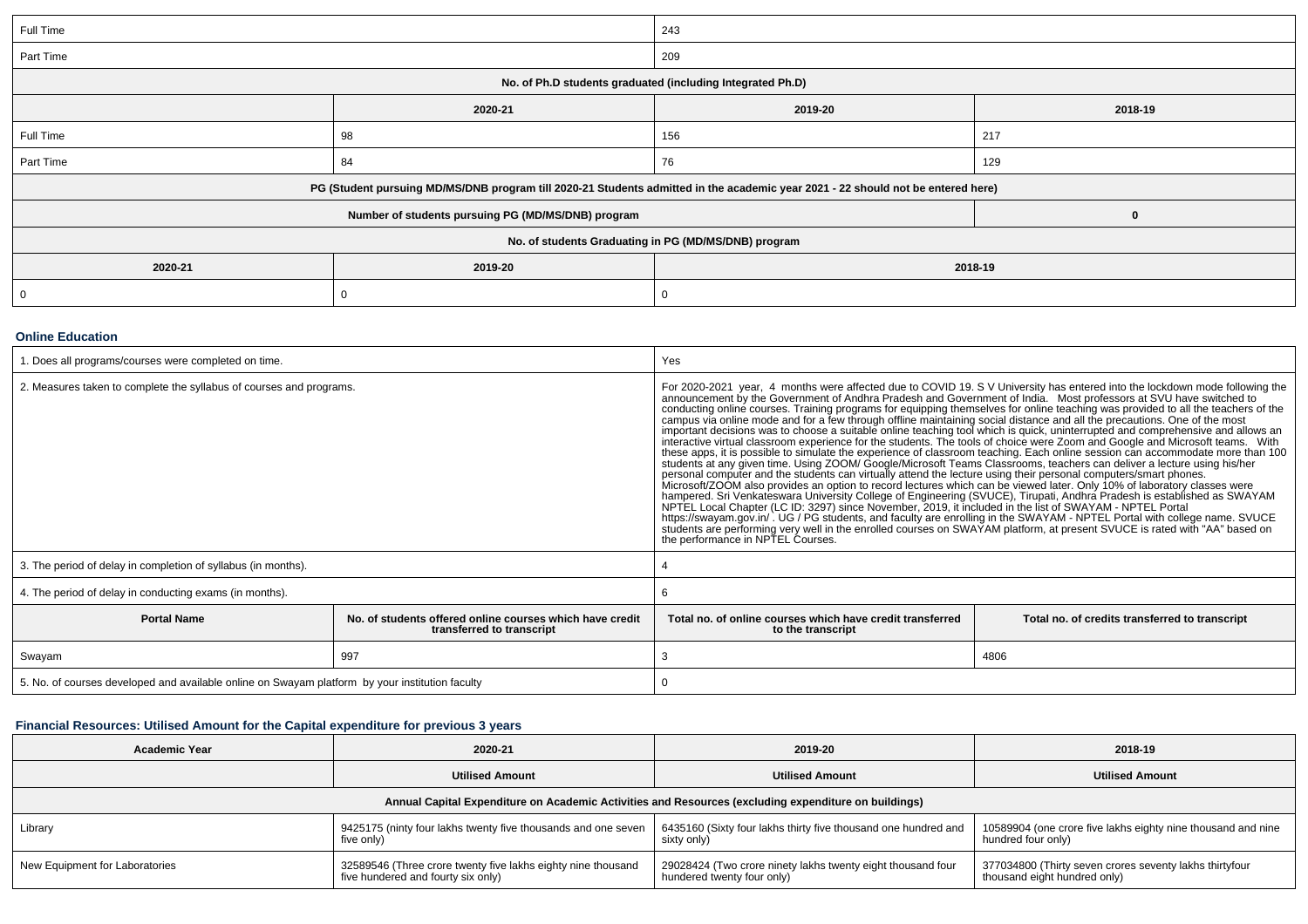| Engineering Workshops                                      | 12548547 (one crore twenty five lakhs fourty eight thousand<br>five hundered fourty seven only) | 2058268 (Twenty lakhs fifty eight thousand two hundred sixty<br>eight only) | 2015445 (Twenty lakh fifteen thousand four hundred fourty five |
|------------------------------------------------------------|-------------------------------------------------------------------------------------------------|-----------------------------------------------------------------------------|----------------------------------------------------------------|
| Other expenditure on creation of Capital Assets (excluding | 152425389 (Fifteen crore twenty four lakhs twenty five                                          | 1 13482341 (One crore thirty four lakh eighty two thousand three            | 5796423 (Fifty seven lakh ninty six thousand four hundred      |
| expenditure on Land and Building)                          | thousand three hundered eighty nine only)                                                       | hundred forty one only)                                                     | twenty three only)                                             |

# **Financial Resources: Utilised Amount for the Operational expenditure for previous 3 years**

| <b>Academic Year</b>                                                                                                                                                                           | 2020-21                                                                                 | 2019-20                                                                                              | 2018-19                                                                                                    |  |  |  |  |  |
|------------------------------------------------------------------------------------------------------------------------------------------------------------------------------------------------|-----------------------------------------------------------------------------------------|------------------------------------------------------------------------------------------------------|------------------------------------------------------------------------------------------------------------|--|--|--|--|--|
|                                                                                                                                                                                                | <b>Utilised Amount</b>                                                                  | <b>Utilised Amount</b>                                                                               | <b>Utilised Amount</b>                                                                                     |  |  |  |  |  |
| <b>Annual Operational Expenditure</b>                                                                                                                                                          |                                                                                         |                                                                                                      |                                                                                                            |  |  |  |  |  |
| Salaries (Teaching and Non Teaching staff)                                                                                                                                                     | 1126548000 (one hundred twelve crore sixty five lakhs forty<br>eighty thousands only)   | 1157380000 (one hundered and fifteen crore seventy lakhs<br>eighty thousands only)                   | 953574880 (ninty five crores thirty five lakhs seventy four<br>thousand and eight hundred and eighty only) |  |  |  |  |  |
| Maintenance of Academic Infrastructure or consumables and<br>other running expenditures(excluding maintenance of hostels<br>and allied services, rent of the building, depreciation cost, etc) | 150125645 (fifteen crore zero one lakh twenty five thousand<br>and six forty five only) | 19435896 (one crore ninty four lakhs thirty five thousand eight<br>hundred and eighty six only four) | 20315163 (two crore and three lakhs fifteen thousand one<br>hundered sixty three)                          |  |  |  |  |  |
| Seminars/Conferences/Workshops                                                                                                                                                                 | 1025285 (Ten lakhs twenty five thousands and two eight five)                            | 4637290 (forty six lakhs thirty seven thousand two hunderd<br>ninty only)                            | 5464334 (fifty four lakhs sixty four thousand three hundred<br>thirty four)                                |  |  |  |  |  |

### **IPR**

| Calendar year            | 2020 | 2019 | 2018 |
|--------------------------|------|------|------|
| No. of Patents Published |      |      |      |
| No. of Patents Granted   |      |      |      |

### **Sponsored Research Details**

| <b>Financial Year</b>                    | 2020-21                                                                               | 2019-20                                                                        | 2018-19                                                                                 |
|------------------------------------------|---------------------------------------------------------------------------------------|--------------------------------------------------------------------------------|-----------------------------------------------------------------------------------------|
| Total no. of Sponsored Projects          |                                                                                       | 15                                                                             | 34                                                                                      |
| Total no. of Funding Agencies            |                                                                                       | 10                                                                             | ں ا                                                                                     |
| Total Amount Received (Amount in Rupees) | 456144533                                                                             | 99856425                                                                       | 531494273                                                                               |
| Amount Received in Words                 | fourty five crore sixty one lakhs fourty four theousand five and<br>thirty three only | Nine crore ninty lakhs fifty six thousand four hundred and<br>twenty five only | Fifty three crore forteen lakhs ninty four thousands two<br>hundered seventy three only |

### **Consultancy Project Details**

| <b>Financial Year</b>                    | 2020-21                                                    | 2019-20                                                       | 2018-19                                                                |
|------------------------------------------|------------------------------------------------------------|---------------------------------------------------------------|------------------------------------------------------------------------|
| Total no. of Consultancy Projects        | 609                                                        | 434                                                           | 629                                                                    |
| Total no. of Client Organizations        |                                                            | 30                                                            | 270                                                                    |
| Total Amount Received (Amount in Rupees) | 8261710                                                    | 4951760                                                       | 7669657                                                                |
| Amount Received in Words                 | Eighty two lakhs sixty one thousand seven hundred ten only | Fourty nine lakhs fifty one thousand seven hundred sixty only | Seventy six lakhs sixty nine thousand six hundered fifty seven<br>only |

## **Executive Development Program/Management Development Programs**

| the contract of the contract of the contract of the contract of the contract of the contract of the contract of | .<br>2020-2 | 2019-20 | 2018-19<br>$\sim$ $\sim$ $\sim$ $\sim$ $\sim$ |
|-----------------------------------------------------------------------------------------------------------------|-------------|---------|-----------------------------------------------|
|-----------------------------------------------------------------------------------------------------------------|-------------|---------|-----------------------------------------------|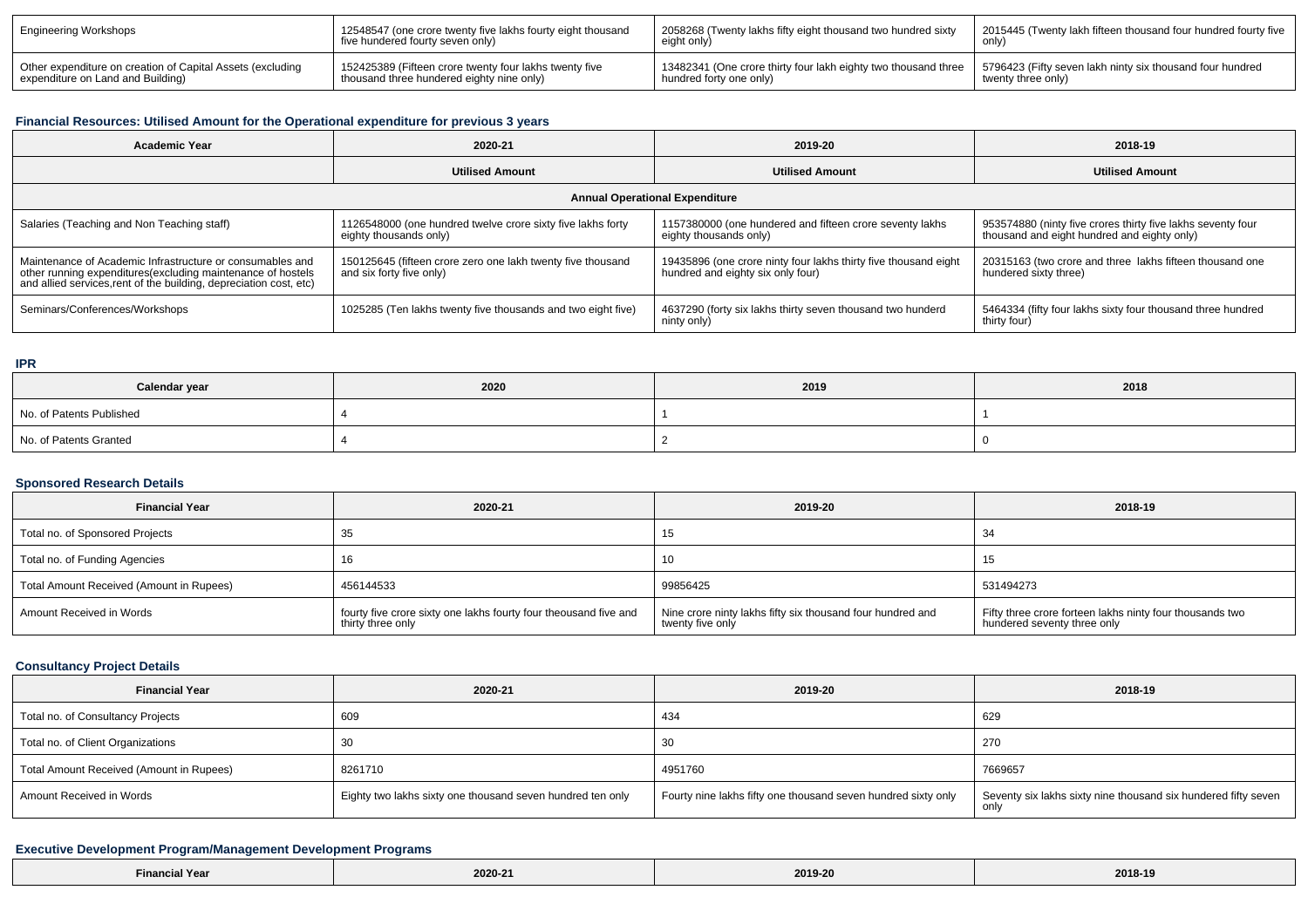| Total no. of Executive Development Programs/ Management<br>Development Programs   |                                    |                                     |                                |  |
|-----------------------------------------------------------------------------------|------------------------------------|-------------------------------------|--------------------------------|--|
| Total no. of Participants                                                         | 1400                               | 1400                                | 1300                           |  |
| Total Annual Earnings (Amount in Rupees)(Excluding Lodging<br>& Boarding Charges) | 185000                             | 185000                              | 180000                         |  |
| Total Annual Earnings in Words                                                    | One lakh eighty five thousand only | One lakh eighty five thousands only | One lakh eighty thousands only |  |

## **PCS Facilities: Facilities of physically challenged students**

| 1. Do your institution buildings have Lifts/Ramps?                                                                                                         | Yes, more than 80% of the buildings |
|------------------------------------------------------------------------------------------------------------------------------------------------------------|-------------------------------------|
| 2. Do your institution have provision for walking aids, including wheelchairs and transportation from one building to another for<br>handicapped students? | Yes                                 |
| 3. Do your institution buildings have specially designed toilets for handicapped students?                                                                 | Yes, more than 80% of the buildings |

## **Accreditation**

### **NBA Accreditation**

| 1. Does your institute have a valid NBA Accreditation? |                                                                                            | <b>YES</b>                    |                             |  |  |
|--------------------------------------------------------|--------------------------------------------------------------------------------------------|-------------------------------|-----------------------------|--|--|
|                                                        | Total number of programs (whose two batches have passed out) in the institution/department | Number of programs accredited |                             |  |  |
| 9                                                      |                                                                                            | ŏ                             |                             |  |  |
| Name of the accredited program                         | Valid from                                                                                 | Valid upto                    | <b>Accreditation Status</b> |  |  |
| BTech Electrical and Electronics engineering           | 01-07-2016                                                                                 | 30-06-2022                    | Accredited for 6 years      |  |  |
| <b>BTech Computer Science Engineering</b>              | 01-07-2016                                                                                 | 30-06-2022                    | Accredited for 6 years      |  |  |
| <b>BTech Mechanical Engineering</b>                    | 01-07-2016                                                                                 | 30-06-2022                    | Accredited for 6 years      |  |  |
| BTech Electronics and Communication Engineering        | 01-07-2016                                                                                 | 30-06-2022                    | Accredited for 6 years      |  |  |
| <b>BTech Civil Engineering</b>                         | 01-07-2016                                                                                 | 30-06-2022                    | Accredited for 6 years      |  |  |
| MTech Computer Science Engineering                     | 01-06-2016                                                                                 | 30-06-2022                    | Accredited for 6 years      |  |  |
| <b>MTech Communication Systems</b>                     | 01-07-2016                                                                                 | 30-06-2022                    | Accredited for 6 years      |  |  |
| <b>MTech Power Systems</b>                             | 01-07-2016                                                                                 | 30-06-2022                    | Accredited for 6 years      |  |  |

### **NAAC Accreditation**

| 1. Does your institute have a valid NAAC Accreditation? |            | <b>YES</b> |             |
|---------------------------------------------------------|------------|------------|-------------|
| Valid from                                              |            | Valid upto | <b>CGPA</b> |
| 09-06-2017                                              | 08-06-2022 |            | つぶ<br>، ت   |

## **Faculty Details**

| Srno | Name         | Age | Designation | Gender | Qualification | <b>Experience (In</b><br>Months) | <b>Currently working</b><br>with institution? | <b>Joining Date</b> | <b>Leaving Date</b> | <b>Association type</b> |
|------|--------------|-----|-------------|--------|---------------|----------------------------------|-----------------------------------------------|---------------------|---------------------|-------------------------|
|      | A CHAITHANYA | 31  | Other       | Female | M.Tech        | -83                              | Yes                                           | 25-08-2014          | $-$                 | Adhoc / Contractual     |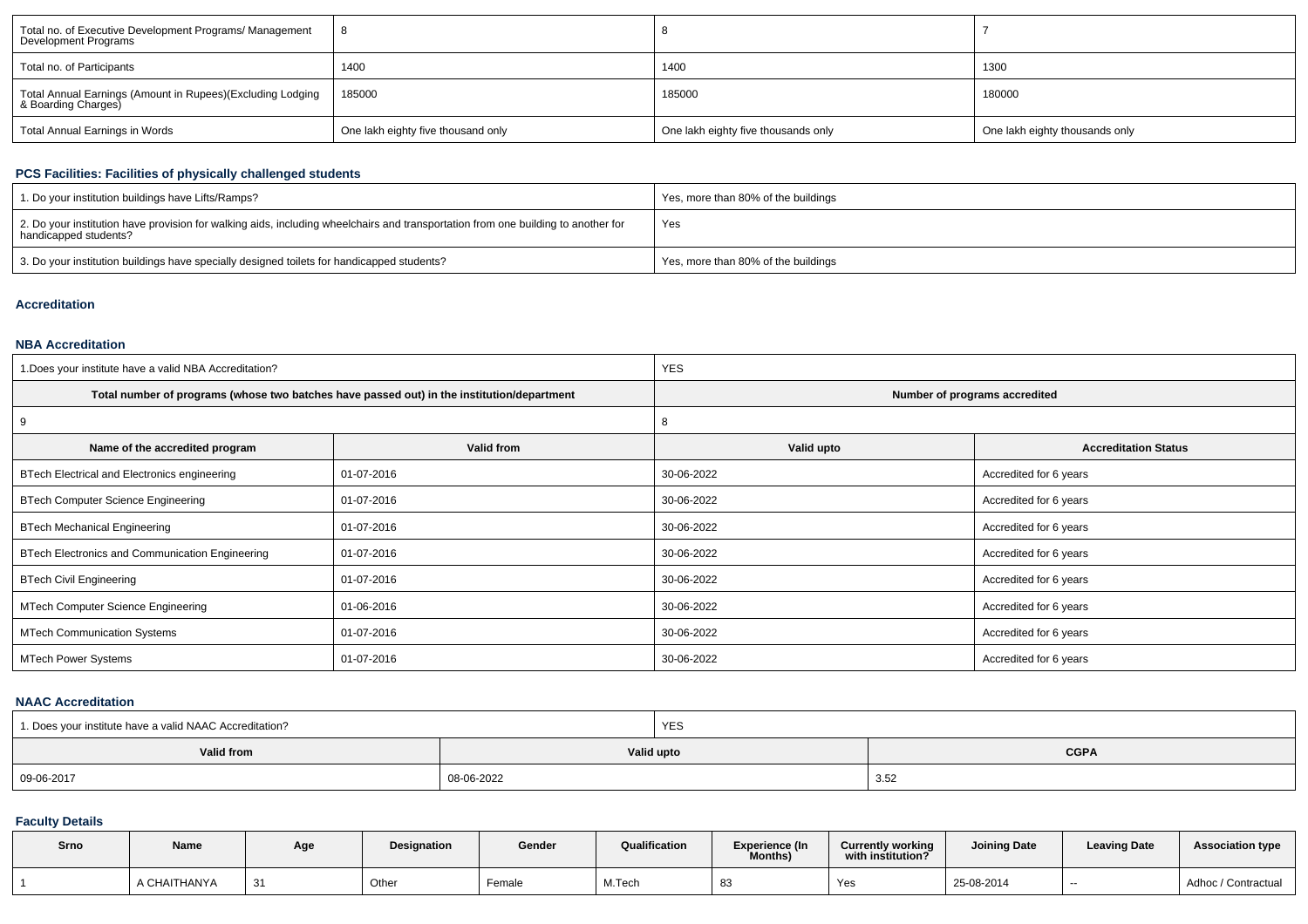| $\overline{2}$ | A CHIRANJEEVI                         | 36 | Other                      | Female | M.Tech | 102 | Yes | 07-01-2013 | $\overline{\phantom{a}}$ | Adhoc / Contractual |
|----------------|---------------------------------------|----|----------------------------|--------|--------|-----|-----|------------|--------------------------|---------------------|
| 3              | A LAKSHMI DEVI                        | 51 | Professor                  | Female | Ph.D   | 344 | Yes | 18-02-1993 | $\sim$                   | Regular             |
| $\overline{4}$ | A LASMIKA                             | 29 | Other                      | Female | Ph.D   | 33  | Yes | 27-10-2018 | $\mathbf{u}$             | Adhoc / Contractual |
| 5              | A SREENIVASULU                        | 34 | Other                      | Male   | M.Tech | 109 | Yes | 27-06-2012 | $\sim$                   | Adhoc / Contractual |
| 6              | A SREENIVASULU<br><b>REDDY</b>        | 52 | <b>Assistant Professor</b> | Male   | Ph.D   | 302 | Yes | 04-07-2007 | $\overline{\phantom{a}}$ | Regular             |
| $\overline{7}$ | <b>AVNS KIRAN</b>                     | 30 | Other                      | Male   | M.Tech | 22  | Yes | 11-09-2019 | $\sim$                   | Adhoc / Contractual |
| 8              | <b>B ANURADHA</b>                     | 54 | Professor                  | Female | Ph.D   | 344 | Yes | 23-11-1992 | $\sim$                   | Regular             |
| 9              | B<br>MADHUSUDHANA<br><b>REDDY</b>     | 53 | <b>Assistant Professor</b> | Male   | Ph.D   | 259 | Yes | 07-07-2007 | $\sim$                   | Regular             |
| 10             | <b>B MANJULA</b>                      | 40 | Other                      | Female | M.Tech | 72  | Yes | 13-07-2015 | $\sim$                   | Adhoc / Contractual |
| 11             | B Raghavendra<br>Prasad Nayak         | 35 | Other                      | Male   | M.Tech | 124 | Yes | 01-07-2013 | $\sim$                   | Adhoc / Contractual |
| 12             | <b>B RAJASEKHAR</b><br><b>REDDY</b>   | 34 | Other                      | Male   | M.Tech | 117 | Yes | 01-10-2011 | $\sim$                   | Adhoc / Contractual |
| 13             | <b>B VINOD KUMAR</b>                  | 34 | Other                      | Male   | M.Tech | 52  | Yes | 07-09-2019 | $\sim$                   | Adhoc / Contractual |
| 14             | C BARADWAJ<br><b>KUMAR</b>            | 46 | Other                      | Male   | Ph.D   | 120 | Yes | 07-07-2011 | $\sim$                   | Adhoc / Contractual |
| 15             | C HARI PRASAD                         | 35 | Other                      | Male   | M.Tech | 96  | Yes | 01-07-2013 | $\sim$                   | Adhoc / Contractual |
| 16             | CH CHENGAIAH                          | 49 | Professor                  | Male   | Ph.D   | 244 | Yes | 03-07-2007 | $\sim$                   | Regular             |
| 17             | CH D V SUBBA<br><b>RAO</b>            | 51 | Professor                  | Male   | Ph.D   | 345 | Yes | 31-10-1992 | $\sim$                   | Regular             |
| 18             | CH SUDHA RANI                         | 50 | Professor                  | Female | Ph.D   | 223 | Yes | 03-07-2007 | $\sim$                   | Regular             |
| 19             | CH V N SOWJANYA                       | 30 | Other                      | Female | M.Tech | 60  | No  | 13-07-2015 | 07-09-2020               | Adhoc / Contractual |
| 20             | CH VENKATA<br>KRISHNAIAH              | 33 | Other                      | Male   | M.Tech | 90  | Yes | 09-01-2014 |                          | Adhoc / Contractual |
| 21             | D GOWRI SANKAR<br><b>REDDY</b>        | 43 | <b>Assistant Professor</b> | Male   | Ph.D   | 168 | Yes | 03-07-2007 | $\mathbf{u}$             | Regular             |
| 22             | D HYMAVATHI                           | 43 | Other                      | Female | Ph.D   | 45  | Yes | 27-10-2018 | $\sim$                   | Adhoc / Contractual |
| 23             | D JYOSTHNA                            | 27 | Other                      | Female | M.Tech | 22  | Yes | 07-09-2019 | $\sim$                   | Adhoc / Contractual |
| 24             | D KALPANA<br><b>CHOWDARY</b>          | 36 | Other                      | Female | M.Tech | 60  | Yes | 01-08-2016 | $\sim$                   | Adhoc / Contractual |
| 25             | D SRIHARI RAO                         | 52 | <b>Assistant Professor</b> | Male   | Ph.D   | 171 | Yes | 03-07-2007 | $\overline{\phantom{a}}$ | Regular             |
| 26             | D V PRASAD RAO                        | 55 | Professor                  | Male   | Ph.D   | 370 | Yes | 08-09-2007 | $\sim$                   | Regular             |
| 27             | D V<br>SATYANARAYANA<br><b>MURTHY</b> | 60 | Professor                  | Male   | Ph.D   | 458 | Yes | 14-11-1992 | $\sim$                   | Regular             |
| 28             | D VIVEKANANDA<br>REDDY                | 39 | <b>Assistant Professor</b> | Male   | Ph.D   | 184 | Yes | 04-07-2007 | $\sim$                   | Regular             |
| 29             | DINAKARA<br>PRASAD REDDY P            | 35 | Other                      | Male   | Ph.D   | 107 | Yes | 03-08-2012 | $\sim$                   | Adhoc / Contractual |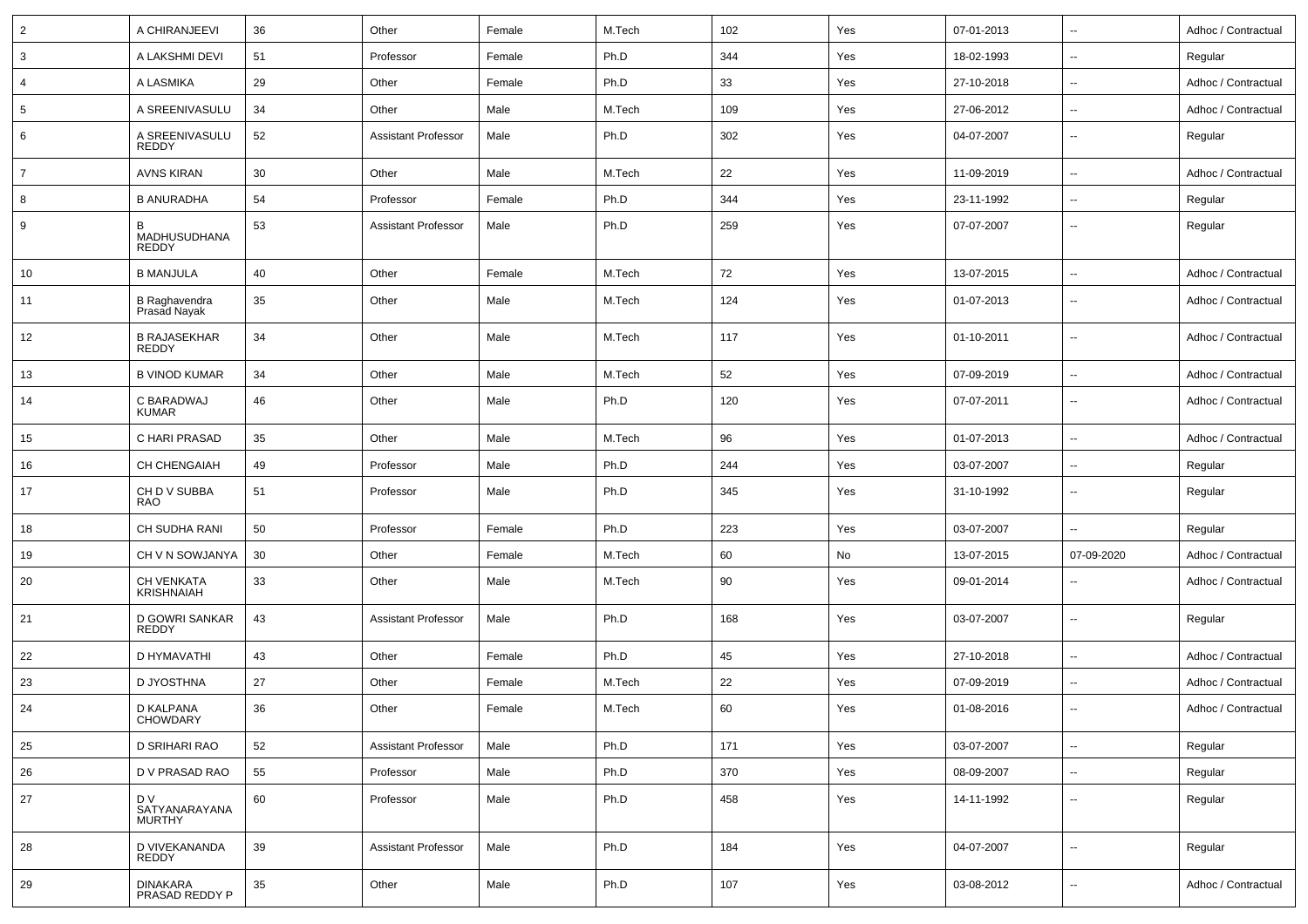| 30 | <b>G BHANODAYA</b><br><b>REDDY</b>    | 56 | Professor                                           | Male   | Ph.D   | 342 | Yes | 11-09-1992 | $\overline{\phantom{a}}$ | Regular             |
|----|---------------------------------------|----|-----------------------------------------------------|--------|--------|-----|-----|------------|--------------------------|---------------------|
| 31 | <b>G N PRADEEP</b><br><b>KUMAR</b>    | 60 | Professor                                           | Male   | Ph.D   | 430 | Yes | 16-03-1985 | $\overline{\phantom{a}}$ | Regular             |
| 32 | <b>G PRABHAKAR</b>                    | 62 | Dean / Principal /<br>Director / Vice<br>Chancellor | Male   | Ph.D   | 464 | No  | 14-02-1983 | 27-02-2021               | Regular             |
| 33 | <b>G SHANMUKHA</b><br><b>SRINIVAS</b> | 32 | Other                                               | Male   | Ph.D   | 33  | Yes | 27-10-2018 | $\overline{\phantom{a}}$ | Adhoc / Contractual |
| 34 | <b>G SHIRISHA</b>                     | 30 | Other                                               | Female | M.Tech | 77  | Yes | 17-02-2015 | $\overline{\phantom{a}}$ | Adhoc / Contractual |
| 35 | <b>G SREENIVASULU</b>                 | 53 | Professor                                           | Male   | Ph.D   | 346 | Yes | 30-09-1992 | $\overline{\phantom{a}}$ | Regular             |
| 36 | G UMA<br><b>MAHESWAR</b><br>REDDY     | 51 | Professor                                           | Male   | Ph.D   | 168 | Yes | 03-07-2007 | $\overline{\phantom{a}}$ | Regular             |
| 37 | G V<br><b>MARUTHESWAR</b>             | 56 | Professor                                           | Male   | Ph.D   | 347 | No  | 04-11-1992 | 31-08-2021               | Regular             |
| 38 | I KULLAYAMMA                          | 48 | <b>Assistant Professor</b>                          | Female | Ph.D   | 170 | Yes | 17-08-2007 | $\overline{\phantom{a}}$ | Regular             |
| 39 | I PRATHIBHA                           | 30 | Other                                               | Female | M.Tech | 97  | Yes | 01-06-2013 | $\overline{\phantom{a}}$ | Adhoc / Contractual |
| 40 | <b>IV RAMANA</b><br><b>REDDY</b>      | 58 | Professor                                           | Male   | Ph.D   | 389 | Yes | 05-09-1992 | $\overline{\phantom{a}}$ | Regular             |
| 41 | J N<br>CHANDRASEKHAR                  | 38 | <b>Assistant Professor</b>                          | Male   | Ph.D   | 146 | Yes | 20-08-2009 | $\overline{\phantom{a}}$ | Regular             |
| 42 | <b>KARUNA</b>                         | 37 | <b>Assistant Professor</b>                          | Female | M.Tech | 198 | Yes | 03-07-2007 | $\overline{\phantom{a}}$ | Regular             |
| 43 | K DHARMA REDDY                        | 42 | <b>Assistant Professor</b>                          | Male   | Ph.D   | 211 | Yes | 03-07-2007 | $\overline{\phantom{a}}$ | Regular             |
| 44 | K MALLIKARJUNA<br><b>RAO</b>          | 57 | Professor                                           | Male   | Ph.D   | 352 | Yes | 10-03-1992 | $\overline{\phantom{a}}$ | Regular             |
| 45 | K NAGENDRA<br>PRASAD                  | 62 | Professor                                           | Male   | Ph.D   | 499 | No  | 16-03-1989 | 31-05-2021               | Regular             |
| 46 | K PAVAN KUMAR                         | 34 | Other                                               | Male   | M.Tech | 92  | Yes | 04-11-2013 | $\ddotsc$                | Adhoc / Contractual |
| 47 | <b>KRSSPRASAD</b>                     | 31 | Other                                               | Male   | M.Tech | 72  | Yes | 13-07-2015 | $\overline{\phantom{a}}$ | Adhoc / Contractual |
| 48 | K RAJESH BABU                         | 53 | Associate Professor                                 | Male   | M.Tech | 342 | Yes | 10-01-1992 | $\overline{\phantom{a}}$ | Regular             |
| 49 | K RAM PRASAD                          | 31 | Other                                               | Male   | M.Tech | 60  | Yes | 01-08-2016 | $\overline{\phantom{a}}$ | Adhoc / Contractual |
| 50 | K REDDY<br>PRADEEP                    | 29 | Other                                               | Male   | M.Tech | 22  | Yes | 07-09-2019 | $\overline{\phantom{a}}$ | Adhoc / Contractual |
| 51 | K SUBRAMANYAM                         | 40 | Other                                               | Male   | M.Tech | 72  | Yes | 13-07-2015 | $\overline{\phantom{a}}$ | Adhoc / Contractual |
| 52 | K SURESH KUMAR<br><b>REDDY</b>        | 47 | Other                                               | Male   | Ph.D   | 60  | Yes | 01-08-2016 | ۰.                       | Adhoc / Contractual |
| 53 | K V MADHU<br><b>MURTHY</b>            | 62 | Professor                                           | Male   | Ph.D   | 382 | No  | 19-11-1988 | 31-07-2021               | Regular             |
| 54 | K VENKATA<br>CHALAPATHI               | 33 | Other                                               | Male   | M.Tech | 83  | Yes | 30-08-2014 | ۰.                       | Adhoc / Contractual |
| 55 | K VIJAYALAKSHMI                       | 45 | Other                                               | Female | M.Tech | 192 | Yes | 04-07-2005 | $\overline{\phantom{a}}$ | Adhoc / Contractual |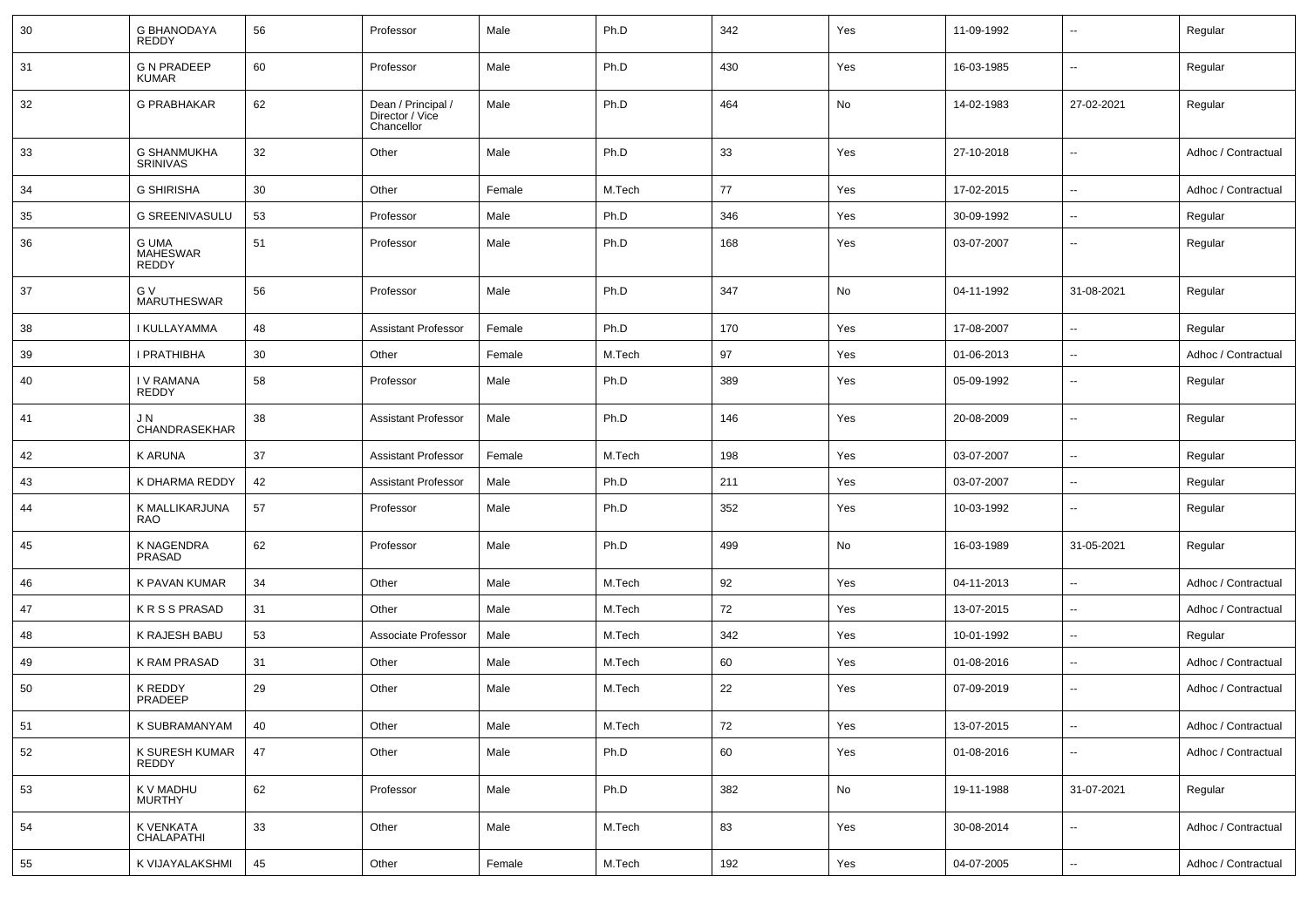| 56 | M DAMODAR<br><b>REDDY</b>       | 54 | Professor                                           | Male   | Ph.D   | 349 | Yes | 03-09-1992 | $\overline{\phantom{a}}$ | Regular             |
|----|---------------------------------|----|-----------------------------------------------------|--------|--------|-----|-----|------------|--------------------------|---------------------|
| 57 | M GURU PRASAD                   | 29 | Other                                               | Male   | M.Tech | 33  | Yes | 27-10-2018 | $\overline{\phantom{a}}$ | Adhoc / Contractual |
| 58 | M HUMERA<br>KHANAM              | 47 | Professor                                           | Female | Ph.D   | 262 | Yes | 03-07-2007 | $\overline{\phantom{a}}$ | Regular             |
| 59 | M REDDEIAH                      | 32 | Other                                               | Male   | M.Tech | 92  | Yes | 04-11-2013 | $\overline{\phantom{a}}$ | Adhoc / Contractual |
| 60 | <b>M RUBEN</b><br>PRADEEP       | 29 | Other                                               | Male   | M.Tech | 60  | Yes | 01-08-2016 | $\overline{\phantom{a}}$ | Adhoc / Contractual |
| 61 | <b>M SRIMURALI</b>              | 58 | Professor                                           | Male   | Ph.D   | 420 | Yes | 30-09-1992 | $\mathbf{u}$             | Regular             |
| 62 | M VIJAYA KUMAR<br>NAIK          | 30 | Other                                               | Male   | M.Tech | 60  | Yes | 01-08-2016 | $\overline{\phantom{a}}$ | Adhoc / Contractual |
| 63 | N<br>BALASUBRAMANY<br>AM        | 30 | Other                                               | Male   | Ph.D   | 40  | Yes | 27-10-2018 | $\overline{\phantom{a}}$ | Adhoc / Contractual |
| 64 | N MUNILAKSHMI                   | 34 | <b>Assistant Professor</b>                          | Female | Ph.D   | 168 | Yes | 03-07-2007 | $\mathbf{u}$             | Regular             |
| 65 | N USHA RANI                     | 42 | <b>Assistant Professor</b>                          | Female | M.Tech | 168 | Yes | 07-07-2007 | $\overline{\phantom{a}}$ | Regular             |
| 66 | P AKHILA<br><b>SWATHANTHRA</b>  | 41 | <b>Assistant Professor</b>                          | Female | Ph.D   | 195 | Yes | 13-07-2007 | $\overline{\phantom{a}}$ | Regular             |
| 67 | P GAYATHRI                      | 34 | Other                                               | Female | M.Tech | 33  | Yes | 27-10-2018 | $\mathbf{u}$             | Adhoc / Contractual |
| 68 | P GOPI                          | 40 | Other                                               | Male   | M.Tech | 86  | Yes | 13-07-2015 | $\mathbf{u}$             | Adhoc / Contractual |
| 69 | P HEMA                          | 41 | <b>Assistant Professor</b>                          | Female | Ph.D   | 168 | Yes | 03-07-2007 | $\mathbf{u}$             | Regular             |
| 70 | P MALLIKARJUNA                  | 62 | Professor                                           | Male   | Ph.D   | 458 | No  | 28-03-1985 | 31-07-2021               | Regular             |
| 71 | P VENKATA SUBBA<br><b>REDDY</b> | 59 | Professor                                           | Male   | Ph.D   | 352 | Yes | 11-03-1992 | $\overline{\phantom{a}}$ | Regular             |
| 72 | VENKATARAMAIAH                  | 49 | Professor                                           | Male   | Ph.D   | 251 | Yes | 03-07-2007 | $\overline{\phantom{a}}$ | Regular             |
| 73 | <b>RVS</b><br>SATYANARAYANA     | 56 | Professor                                           | Male   | Ph.D   | 387 | Yes | 12-04-1989 | $\overline{\phantom{a}}$ | Regular             |
| 74 | S ARUNA JYOTHY                  | 38 | <b>Assistant Professor</b>                          | Female | Ph.D   | 168 | Yes | 03-07-2007 | $\overline{\phantom{a}}$ | Regular             |
| 75 | <b>S JAMEER</b>                 | 34 | Other                                               | Male   | M.Tech | 60  | Yes | 04-08-2016 | $\overline{\phantom{a}}$ | Adhoc / Contractual |
| 76 | S NARAYANA<br><b>REDDY</b>      | 57 | Dean / Principal /<br>Director / Vice<br>Chancellor | Male   | Ph.D   | 389 | Yes | 16-09-1992 | $\overline{\phantom{a}}$ | Regular             |
| 77 | S SWARNALATHA                   | 42 | Professor                                           | Female | Ph.D   | 146 | Yes | 20-08-2009 | $\overline{\phantom{a}}$ | Regular             |
| 78 | S VANI                          | 40 | Other                                               | Female | M.Tech | 132 | Yes | 08-07-2010 | $\overline{\phantom{a}}$ | Adhoc / Contractual |
| 79 | S VARADARAJAN                   | 55 | Professor                                           | Male   | Ph.D   | 350 | Yes | 09-11-1992 | $\overline{\phantom{a}}$ | Regular             |
| 80 | T EBESU                         | 32 | Other                                               | Male   | M.Tech | 85  | Yes | 27-10-2018 | $\overline{\phantom{a}}$ | Adhoc / Contractual |
| 81 | T GOWRI<br>MANOHAR              | 48 | Professor                                           | Male   | Ph.D   | 253 | Yes | 03-07-2007 | $\overline{\phantom{a}}$ | Regular             |
| 82 | T HEMALATHA                     | 38 | <b>Assistant Professor</b>                          | Female | Ph.D   | 168 | Yes | 03-07-2007 | ۰.                       | Regular             |
| 83 | T HEMALATHA                     | 29 | Other                                               | Female | M.Tech | 83  | Yes | 30-08-2014 | $\overline{\phantom{a}}$ | Adhoc / Contractual |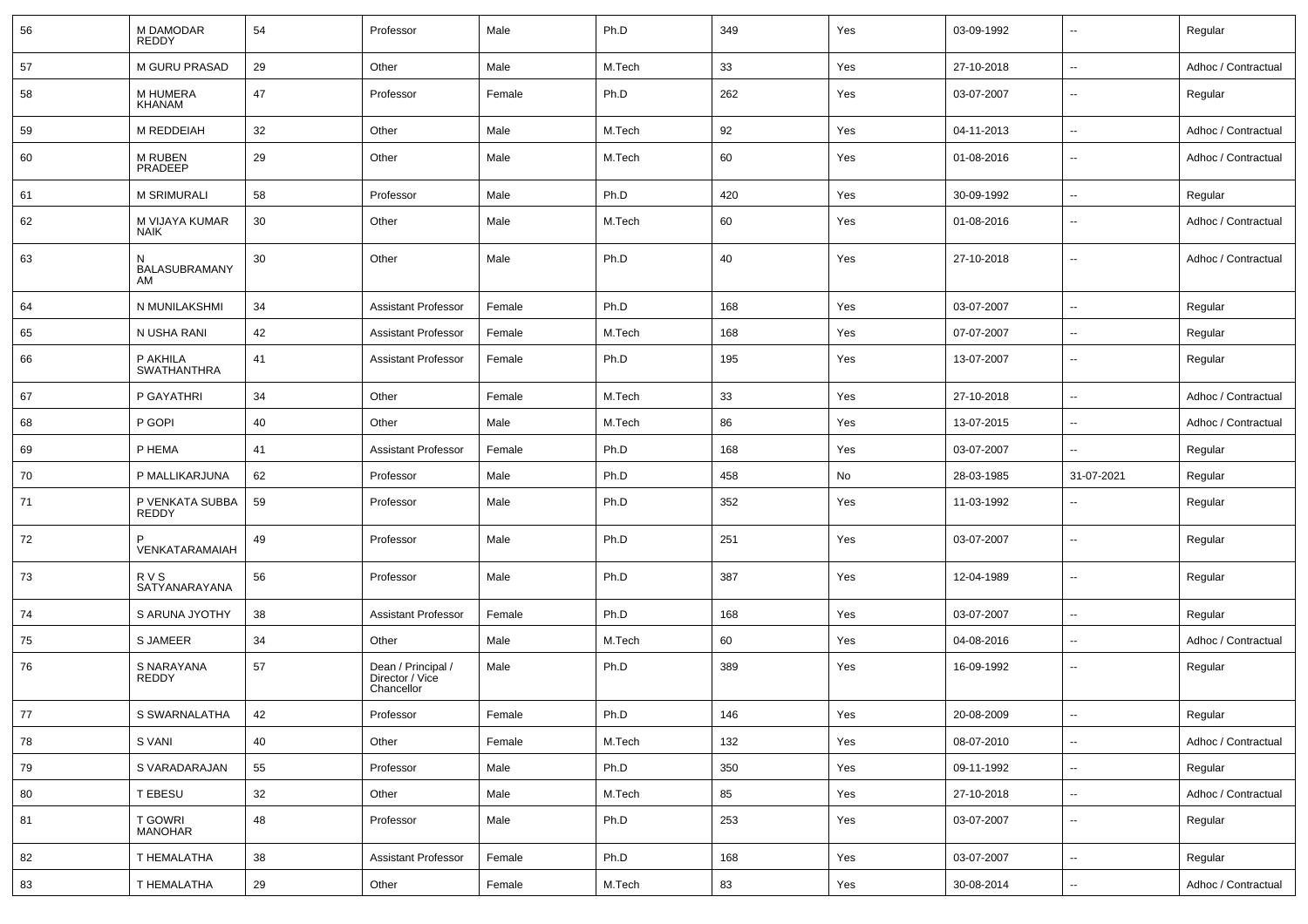| 84  | <b>T RAMASHRI</b>                    | 50 | Professor                  | Female | Ph.D               | 345 | Yes | 26-10-1992 |                          | Regular             |
|-----|--------------------------------------|----|----------------------------|--------|--------------------|-----|-----|------------|--------------------------|---------------------|
| 85  | T S VISHNU<br><b>KUMAR</b>           | 29 | Other                      | Male   | M.Tech             | 60  | No  | 27-07-2015 | 01-09-2021               | Adhoc / Contractual |
| 86  | T SREENIVASULU<br><b>REDDY</b>       | 54 | Professor                  | Male   | Ph.D               | 192 | Yes | 03-07-2007 |                          | Regular             |
| 87  | U SAINADH                            | 32 | Other                      | Male   | M.Tech             | 96  | No  | 08-07-2013 | 18-10-2021               | Adhoc / Contractual |
| 88  | V DIVYA                              | 32 | Other                      | Female | M.Tech             | 33  | Yes | 27-10-2018 |                          | Adhoc / Contractual |
| 89  | V DIWAKAR<br><b>REDDY</b>            | 43 | Professor                  | Male   | Ph.D               | 135 | Yes | 20-08-2009 | н.                       | Regular             |
| 90  | V USHA REDDY                         | 39 | <b>Assistant Professor</b> | Female | Ph.D               | 168 | Yes | 03-07-2007 | $\ddot{\phantom{a}}$     | Regular             |
| 91  | A CHANDRA KALA                       | 35 | Other                      | Female | M. Pharm           | 33  | Yes | 27-10-2018 | $\overline{\phantom{a}}$ | Adhoc / Contractual |
| 92  | A NEELIMA                            | 27 | Other                      | Female | M. Pharm           | 22  | Yes | 09-09-2019 | ÷.                       | Adhoc / Contractual |
| 93  | D HARITHA                            | 31 | Other                      | Female | M. Pharm           | 43  | Yes | 08-05-2017 | $\sim$                   | Adhoc / Contractual |
| 94  | Dr C GIRISH                          | 37 | Other                      | Male   | Ph.D               | 144 | Yes | 21-08-2009 | $\overline{\phantom{a}}$ | Adhoc / Contractual |
| 95  | <b>G SINDHU</b>                      | 32 | Other                      | Female | M. Pharm           | 70  | Yes | 01-10-2015 | $\sim$                   | Adhoc / Contractual |
| 96  | GANGAVARAM<br>JYOTHI REDDY           | 33 | Other                      | Female | Ph.D               | 33  | Yes | 02-11-2018 | н.                       | Adhoc / Contractual |
| 97  | K G<br><b>RAJYALAKSHMI</b>           | 33 | Other                      | Female | M. Pharm           | 48  | Yes | 01-10-2015 |                          | Adhoc / Contractual |
| 98  | K MUNI<br>RAJALAKSHMI                | 32 | Other                      | Female | Ph.D               | 33  | Yes | 27-10-2018 | н.                       | Adhoc / Contractual |
| 99  | MANDAPALII<br>VASANTHA               | 36 | Other                      | Female | M. Pharm           | 143 | Yes | 27-08-2009 | н.                       | Adhoc / Contractual |
| 100 | P NAGAVENI                           | 39 | Other                      | Female | Ph.D               | 57  | Yes | 17-01-2017 | н.                       | Adhoc / Contractual |
| 101 | P NIRANJAN RAO                       | 34 | Other                      | Male   | M. Pharm           | 33  | Yes | 27-10-2018 | $\overline{\phantom{a}}$ | Adhoc / Contractual |
| 102 | T USHA KIRAN<br><b>REDDY</b>         | 32 | Other                      | Female | M. Pharm           | 70  | Yes | 01-10-2015 |                          | Adhoc / Contractual |
| 103 | V LAVANYA                            | 33 | Other                      | Female | M. Pharm           | 33  | Yes | 27-10-2018 | $\ddot{\phantom{a}}$     | Adhoc / Contractual |
| 104 | V SRINIVASA RAO                      | 37 | Other                      | Male   | M. Pharm           | 58  | Yes | 16-01-2017 | $\ddot{\phantom{a}}$     | Adhoc / Contractual |
| 105 | <b>VASANTH KUMAR</b><br><b>PM</b>    | 37 | Other                      | Male   | Master of Pharmacy | 54  | Yes | 16-01-2017 | $\overline{\phantom{a}}$ | Adhoc / Contractual |
| 106 | <b>VOTHANI SARATH</b><br><b>BABU</b> | 33 | Other                      | Male   | M. Pharm           | 84  | Yes | 21-01-2014 | $\overline{\phantom{a}}$ | Adhoc / Contractual |
| 107 | <b>J SRIKANTH</b><br><b>REDDY</b>    | 38 | Other                      | Male   | M.Tech             | 22  | Yes | 07-09-2019 | $\overline{\phantom{a}}$ | Adhoc / Contractual |
| 108 | SARADA THALLAM                       | 57 | Professor                  | Female | Ph.D               | 168 | Yes | 26-07-2007 | $\sim$                   | Regular             |
| 109 | CHANDRASEKHAR<br>AYYA T              | 55 | <b>Assistant Professor</b> | Male   | Ph.D               | 164 | Yes | 29-11-2007 | $\overline{\phantom{a}}$ | Regular             |
| 110 | PADMAVATHAMMA                        | 58 | Professor                  | Female | Ph.D               | 345 | Yes | 28-10-1992 | н,                       | Regular             |
| 111 | SURESH REDDY C                       | 58 | Professor                  | Male   | Ph.D               | 345 | Yes | 26-10-1992 | $\overline{\phantom{a}}$ | Regular             |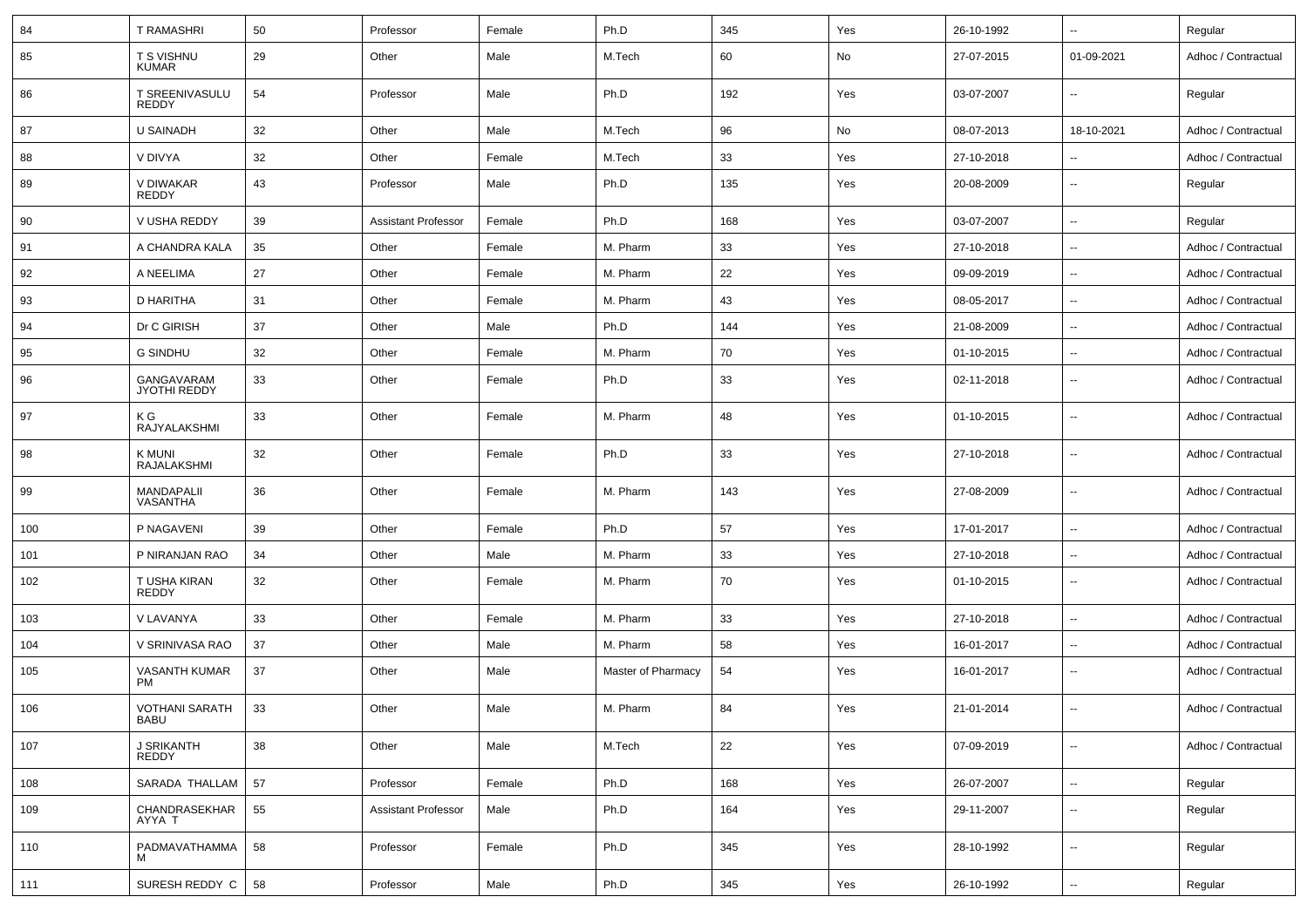| 112 | CHARITHA DEVI M                          | 51 | Assistant Professor                                 | Female | Ph.D       | 168 | Yes | 03-07-2007 | $\overline{\phantom{a}}$ | Regular             |
|-----|------------------------------------------|----|-----------------------------------------------------|--------|------------|-----|-----|------------|--------------------------|---------------------|
| 113 | <b>BHUVANESWARA</b><br><b>CHOUDARY E</b> | 44 | <b>Assistant Professor</b>                          | Male   | Ph.D       | 72  | Yes | 01-06-2015 | $\overline{\phantom{a}}$ | Adhoc / Contractual |
| 114 | VENKATAIAH<br><b>BANDI</b>               | 41 | <b>Assistant Professor</b>                          | Male   | Ph.D       | 72  | Yes | 01-06-2015 | $\overline{\phantom{a}}$ | Adhoc / Contractual |
| 115 | <b>LAKSHMI RAJYAM</b>                    | 35 | Assistant Professor                                 | Female | M. Phil    | 72  | Yes | 01-06-2015 | $\overline{\phantom{a}}$ | Adhoc / Contractual |
| 116 | LALITHA PEDA                             | 37 | <b>Assistant Professor</b>                          | Female | Ph.D       | 72  | Yes | 01-06-2015 | $\overline{\phantom{a}}$ | Adhoc / Contractual |
| 117 | GEETHARATHAN<br>THAYYURU                 | 37 | <b>Assistant Professor</b>                          | Female | Ph.D       | 72  | Yes | 01-06-2015 | $\overline{\phantom{a}}$ | Adhoc / Contractual |
| 118 | SATYAVATHI RB                            | 53 | <b>Assistant Professor</b>                          | Female | Ph.D       | 168 | Yes | 03-07-2007 | $\overline{\phantom{a}}$ | Regular             |
| 119 | KUSUMAHARINAT<br>H P                     | 60 | Professor                                           | Male   | Ph.D       | 167 | Yes | 23-08-2007 | $\overline{\phantom{a}}$ | Regular             |
| 120 | MANJULA KOLA                             | 50 | <b>Assistant Professor</b>                          | Female | Ph.D       | 168 | Yes | 03-07-2007 | $\overline{\phantom{a}}$ | Regular             |
| 121 | JANAKIRAMAIAH G                          | 56 | Professor                                           | Male   | Ph.D       | 166 | Yes | 06-03-1997 | $\overline{\phantom{a}}$ | Regular             |
| 122 | MOHAN REDDY<br>MALREDDY                  | 42 | <b>Assistant Professor</b>                          | Male   | Ph.D       | 72  | Yes | 01-06-2015 | $\overline{\phantom{a}}$ | Adhoc / Contractual |
| 123 | VENKATESWARLU<br><b>CHINTALA</b>         | 55 | <b>Assistant Professor</b>                          | Male   | Ph.D       | 72  | Yes | 01-06-2015 | $\sim$                   | Adhoc / Contractual |
| 124 | VIJAYA LAKSHMI R                         | 38 | <b>Assistant Professor</b>                          | Female | M. Phil    | 72  | Yes | 01-06-2015 | $\overline{\phantom{a}}$ | Adhoc / Contractual |
| 125 | <b>GIRI BABU T</b>                       | 33 | <b>Assistant Professor</b>                          | Male   | M.Tech     | 72  | Yes | 01-06-2015 | $\overline{\phantom{a}}$ | Adhoc / Contractual |
| 126 | MADHAVA CHETTY                           | 61 | <b>Assistant Professor</b>                          | Male   | Ph.D       | 324 | Yes | 17-11-1994 | $\overline{\phantom{a}}$ | Regular             |
| 127 | MURALIDHAR B V                           | 57 | Dean / Principal /<br>Director / Vice<br>Chancellor | Male   | Ph.D       | 380 | Yes | 09-11-1989 | $\overline{\phantom{a}}$ | Regular             |
| 128 | NAGALAKSHMI<br>DEVAMMA M                 | 59 | <b>Assistant Professor</b>                          | Female | Ph.D       | 168 | Yes | 03-07-2007 | $\overline{\phantom{a}}$ | Regular             |
| 129 | <b>GOPE NAIK V</b>                       | 40 | <b>Assistant Professor</b>                          | Male   | Ph.D       | 103 | Yes | 21-12-2012 | $\overline{\phantom{a}}$ | Regular             |
| 130 | VARA LAKSHMI G                           | 62 | Assistant Professor                                 | Female | Ph.D       | 168 | Yes | 04-07-2007 | $\overline{\phantom{a}}$ | Regular             |
| 131 | KISHORE N                                | 46 | <b>Assistant Professor</b>                          | Male   | Ph.D       | 72  | Yes | 01-06-2015 | $\overline{\phantom{a}}$ | Adhoc / Contractual |
| 132 | JANARDHANA G                             | 39 | <b>Assistant Professor</b>                          | Male   | Ph.D       | 72  | Yes | 01-06-2015 | $\overline{\phantom{a}}$ | Adhoc / Contractual |
| 133 | VASU V                                   | 45 | <b>Assistant Professor</b>                          | Male   | Ph.D       | 72  | Yes | 01-06-2015 | $\overline{\phantom{a}}$ | Adhoc / Contractual |
| 134 | SURYA KUMARI S                           | 36 | <b>Assistant Professor</b>                          | Female | <b>MCA</b> | 72  | Yes | 01-06-2015 | $\overline{\phantom{a}}$ | Adhoc / Contractual |
| 135 | VANAJA K                                 | 36 | <b>Assistant Professor</b>                          | Female | M. Pharm   | 48  | Yes | 01-03-2017 | $\overline{\phantom{a}}$ | Adhoc / Contractual |
| 136 | JOHN JEBARAJ                             | 41 | <b>Assistant Professor</b>                          | Male   | Ph.D       | 60  | Yes | 03-06-2016 | $\overline{\phantom{a}}$ | Adhoc / Contractual |
| 137 | SANKAR GANESH                            | 48 | <b>Assistant Professor</b>                          | Male   | M.A        | 168 | Yes | 01-08-2007 | $\overline{\phantom{a}}$ | Regular             |
| 138 | RAVI KUMAR M                             | 61 | Professor                                           | Male   | Ph.D       | 344 | Yes | 05-11-1992 | $\overline{\phantom{a}}$ | Regular             |
| 139 | SRINIVASA<br>MURTHY SD                   | 59 | Professor                                           | Male   | Ph.D       | 346 | Yes | 21-09-1992 | ۰.                       | Regular             |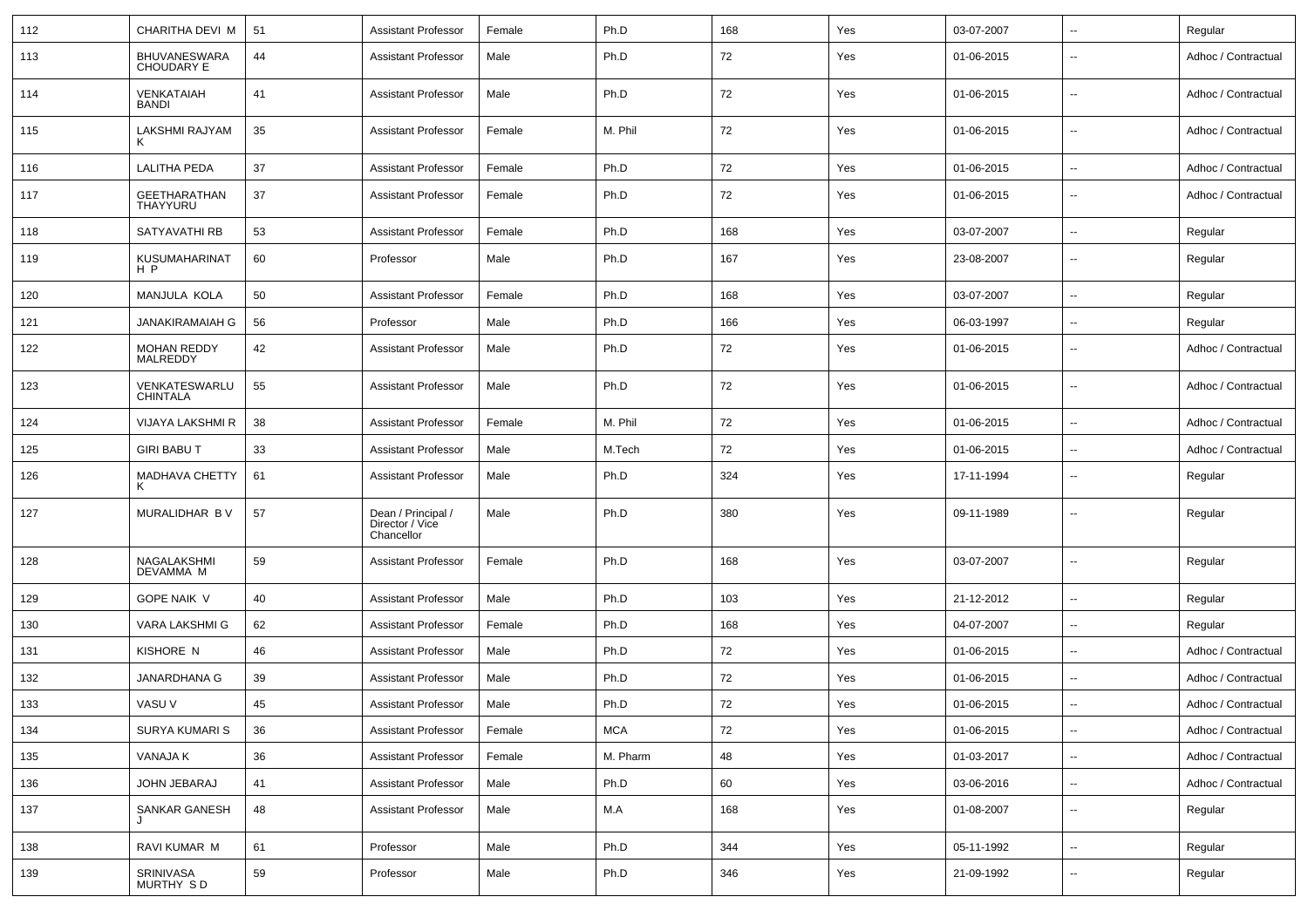| 140 | CHENDRAYUDU N                     | 56 | <b>Assistant Professor</b> | Male   | Ph.D                | 168 | Yes | 03-07-2007 | $\overline{\phantom{a}}$ | Regular             |
|-----|-----------------------------------|----|----------------------------|--------|---------------------|-----|-----|------------|--------------------------|---------------------|
| 141 | SREEDHARA<br>REDDY P              | 61 | Professor                  | Male   | Ph.D                | 346 | Yes | 24-09-1992 | $\overline{\phantom{a}}$ | Regular             |
| 142 | SUNEETHA Y                        | 52 | <b>Assistant Professor</b> | Female | Ph.D                | 168 | Yes | 03-07-2007 | $\overline{\phantom{a}}$ | Regular             |
| 143 | ANAND AMRUTH<br>RAJ G             | 43 | <b>Assistant Professor</b> | Male   | <b>NET</b>          | 72  | Yes | 01-06-2015 | $\overline{\phantom{a}}$ | Adhoc / Contractual |
| 144 | SIVA SANKAR M                     | 45 | <b>Assistant Professor</b> | Male   | Ph.D                | 72  | Yes | 01-06-2015 | $\sim$                   | Adhoc / Contractual |
| 145 | RENUKA DEVI RLV                   | 35 | <b>Assistant Professor</b> | Female | Ph.D                | 72  | Yes | 01-06-2015 | $\overline{\phantom{a}}$ | Adhoc / Contractual |
| 146 | VIJAY KUMAR<br>ANDE               | 34 | <b>Assistant Professor</b> | Female | <b>MCA</b>          | 72  | Yes | 01-06-2015 | $\overline{\phantom{a}}$ | Adhoc / Contractual |
| 147 | <b>MALATHIM</b>                   | 48 | <b>Assistant Professor</b> | Female | Ph.D                | 60  | Yes | 03-06-2016 | $\overline{\phantom{a}}$ | Adhoc / Contractual |
| 148 | <b>SUNEETHA</b><br><b>KONDETI</b> | 35 | <b>Assistant Professor</b> | Female | Ph.D                | 103 | Yes | 22-12-2012 | $\overline{\phantom{a}}$ | Regular             |
| 149 | PADMA <sub>N</sub>                | 60 | <b>Assistant Professor</b> | Female | Ph.D                | 387 | Yes | 17-04-1989 | $\sim$                   | Regular             |
| 150 | SURENDRANADHA<br>REDDY K          | 58 | Associate Professor        | Male   | Ph.D                | 327 | Yes | 14-04-1994 | $\overline{\phantom{a}}$ | Regular             |
| 151 | RAMANAIAH S                       | 58 | Professor                  | Male   | Ph.D                | 387 | Yes | 20-04-1989 | $\overline{\phantom{a}}$ | Regular             |
| 152 | SUBBA REDDY S                     | 61 | Professor                  | Male   | Ph.D                | 344 | Yes | 23-11-1992 | $\overline{\phantom{a}}$ | Regular             |
| 153 | SUBRAMANYAM D                     | 43 | <b>Assistant Professor</b> | Male   | Ph.D                | 72  | Yes | 01-06-2015 | $\overline{\phantom{a}}$ | Adhoc / Contractual |
| 154 | RAMANAIAH<br><b>CHENNAM SETTY</b> | 40 | <b>Assistant Professor</b> | Male   | Ph.D                | 72  | Yes | 01-06-2015 | $\overline{\phantom{a}}$ | Adhoc / Contractual |
| 155 | NEERAJA PURINI                    | 35 | <b>Assistant Professor</b> | Female | M.Sc.               | 72  | Yes | 01-06-2015 | $\overline{\phantom{a}}$ | Adhoc / Contractual |
| 156 | DEVENDRA M                        | 36 | <b>Assistant Professor</b> | Male   | M.COM               | 72  | Yes | 01-06-2015 | $\overline{\phantom{a}}$ | Adhoc / Contractual |
| 157 | DIVYA BJ                          | 36 | <b>Assistant Professor</b> | Female | M.Sc.(Biochemistry) | 48  | Yes | 01-03-2017 | $\overline{\phantom{a}}$ | Adhoc / Contractual |
| 158 | RAVI SANKAR K                     | 63 | Assistant Professor        | Male   | Ph.D                | 72  | Yes | 03-06-2015 | $\overline{\phantom{a}}$ | Adhoc / Contractual |
| 159 | PRAYAGA M                         | 56 | <b>Assistant Professor</b> | Male   | Ph.D                | 168 | Yes | 03-07-2007 | $\overline{\phantom{a}}$ | Regular             |
| 160 | SIVASANKAR<br>REDDY M             | 59 | Professor                  | Male   | Ph.D                | 345 | Yes | 30-10-1992 | $\overline{\phantom{a}}$ | Regular             |
| 161 | PADMAVATHI TV                     | 59 | Assistant Professor        | Female | Ph.D                | 168 | Yes | 11-07-2007 | $\overline{\phantom{a}}$ | Regular             |
| 162 | HEMA<br>PULICHERLA                | 45 | <b>Assistant Professor</b> | Female | Ph.D                | 72  | Yes | 01-06-2015 | $\overline{\phantom{a}}$ | Adhoc / Contractual |
| 163 | <b>VIVEK PATHIPATI</b>            | 40 | <b>Assistant Professor</b> | Male   | Ph.D                | 72  | Yes | 01-06-2015 | $\overline{\phantom{a}}$ | Adhoc / Contractual |
| 164 | <b>CHENNAIAH P</b>                | 37 | <b>Assistant Professor</b> | Male   | Ph.D                | 72  | Yes | 01-06-2015 | $\overline{\phantom{a}}$ | Adhoc / Contractual |
| 165 | <b>JAYAKUMAR</b><br>KANNALI       | 34 | <b>Assistant Professor</b> | Male   | Ph.D                | 72  | Yes | 01-06-2015 | $\overline{\phantom{a}}$ | Adhoc / Contractual |
| 166 | KALYANI BANDI                     | 37 | <b>Assistant Professor</b> | Female | M.Sc.               | 72  | Yes | 01-06-2015 | $\overline{\phantom{a}}$ | Adhoc / Contractual |
| 167 | SAKUNTHALAMMA                     | 62 | Professor                  | Male   | Ph.D                | 346 | Yes | 03-09-1992 | $\ddotsc$                | Regular             |
| 168 | RADHAKRISHNA G                    | 60 | Professor                  | Male   | Ph.D                | 376 | Yes | 29-03-1990 | ۰.                       | Regular             |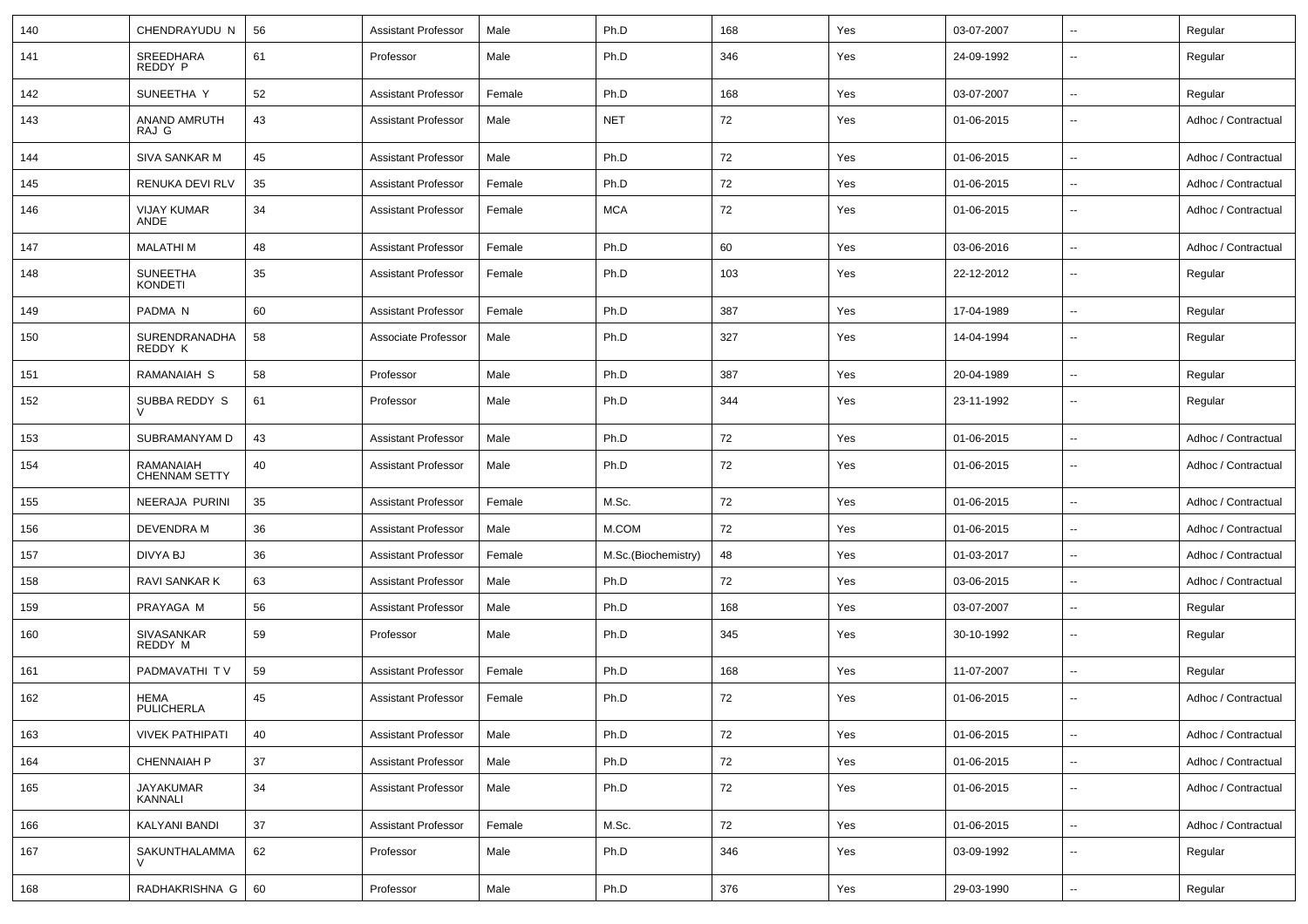| 169 | SIREESHA G                     | 45 | Professor                  | Female | Ph.D  | 168 | Yes | 03-07-2007 | $\overline{\phantom{a}}$ | Regular             |
|-----|--------------------------------|----|----------------------------|--------|-------|-----|-----|------------|--------------------------|---------------------|
| 170 | RAMESH BABU G                  | 47 | <b>Assistant Professor</b> | Male   | Ph.D  | 168 | Yes | 03-07-2007 | $\overline{\phantom{a}}$ | Regular             |
| 171 | <b>MADHAVI G</b>               | 53 | Associate Professor        | Female | Ph.D  | 168 | Yes | 03-07-2007 | $\overline{\phantom{a}}$ | Regular             |
| 172 | PARAMAGEETHAM<br>CН            | 47 | Professor                  | Female | Ph.D  | 168 | Yes | 27-07-2007 | $\mathbf{u}$             | Regular             |
| 173 | SUNITHA P                      | 46 | <b>Assistant Professor</b> | Female | M.Sc. | 72  | Yes | 01-06-2015 | $\sim$                   | Adhoc / Contractual |
| 174 | VENKATESULA<br>REDDY B         | 43 | <b>Assistant Professor</b> | Male   | Ph.D  | 72  | Yes | 01-06-2015 | $\overline{\phantom{a}}$ | Adhoc / Contractual |
| 175 | ABRAHAM K                      | 37 | <b>Assistant Professor</b> | Male   | M.Sc. | 72  | Yes | 01-06-2015 | $\overline{\phantom{a}}$ | Adhoc / Contractual |
| 176 | PRAHALADA<br>REDDY M           | 47 | <b>Assistant Professor</b> | Male   | M.A   | 72  | Yes | 01-06-2015 | $\overline{\phantom{a}}$ | Adhoc / Contractual |
| 177 | <b>GOVINDASWAMY</b><br>C       | 57 | <b>Assistant Professor</b> | Male   | Ph.D  | 60  | Yes | 03-06-2016 | $\overline{\phantom{a}}$ | Adhoc / Contractual |
| 178 | SANTHAKUMARI K                 | 63 | Professor                  | Female | Ph.D  | 380 | Yes | 13-11-1989 | $\overline{\phantom{a}}$ | Regular             |
| 179 | CHINNAIAH P                    | 61 | Professor                  | Male   | Ph.D  | 168 | Yes | 03-07-2007 | $\overline{\phantom{a}}$ | Regular             |
| 180 | VIJAYASARADHI<br>REDDY O       | 56 | Professor                  | Male   | Ph.D  | 346 | Yes | 28-09-1992 | $\overline{\phantom{a}}$ | Regular             |
| 181 | <b>SUJATHA</b><br>YERUKALA     | 38 | <b>Assistant Professor</b> | Female | Ph.D  | 143 | Yes | 20-08-2009 | $\overline{\phantom{a}}$ | Regular             |
| 182 | VENKATARAMANA<br>REDDY S       | 54 | <b>Assistant Professor</b> | Male   | Ph.D  | 168 | Yes | 03-07-2007 | $\overline{\phantom{a}}$ | Regular             |
| 183 | KISHORE S                      | 58 | Associate Professor        | Male   | Ph.D  | 168 | Yes | 09-07-2007 | $\overline{\phantom{a}}$ | Regular             |
| 184 | <b>SIVA PRASAD S</b>           | 51 | <b>Assistant Professor</b> | Male   | Ph.D  | 72  | Yes | 01-06-2015 | $\overline{\phantom{a}}$ | Adhoc / Contractual |
| 185 | SREERAMULU N                   | 57 | <b>Assistant Professor</b> | Male   | Ph.D  | 72  | Yes | 01-06-2015 | $\overline{\phantom{a}}$ | Adhoc / Contractual |
| 186 | SWARNA LATHA<br>KANDRA         | 41 | <b>Assistant Professor</b> | Female | Ph.D  | 72  | Yes | 01-06-2015 | $\overline{\phantom{a}}$ | Adhoc / Contractual |
| 187 | VENKATA<br>LINGESWARA RAO<br>S | 55 | <b>Assistant Professor</b> | Male   | Ph.D  | 72  | Yes | 01-06-2015 | $\overline{\phantom{a}}$ | Adhoc / Contractual |
| 188 | <b>RAVIS</b>                   | 38 | <b>Assistant Professor</b> | Male   | Ph.D  | 72  | Yes | 01-06-2015 | $\overline{\phantom{a}}$ | Adhoc / Contractual |
| 189 | MARUTHI PRASAD                 | 38 | <b>Assistant Professor</b> | Male   | Ph.D  | 72  | Yes | 03-06-2015 | $\overline{\phantom{a}}$ | Adhoc / Contractual |
| 190 | AMARNATH B                     | 62 | Professor                  | Male   | Ph.D  | 292 | Yes | 06-03-1997 | ⊶.                       | Regular             |
| 191 | KAMAKSHAMMA<br>JAMALLA         | 45 | <b>Assistant Professor</b> | Female | Ph.D  | 143 | Yes | 21-08-2009 | ۰.                       | Regular             |
| 192 | ANURADHA<br>KARNAM             | 58 | Professor                  | Female | Ph.D  | 143 | Yes | 20-08-2009 | $\overline{\phantom{a}}$ | Regular             |
| 193 | SUBBARAYUDU M                  | 60 | Professor                  | Male   | Ph.D  | 345 | Yes | 28-10-1992 | $\overline{\phantom{a}}$ | Regular             |
| 194 | VENKATARAMANA<br>ĸ             | 60 | <b>Assistant Professor</b> | Male   | Ph.D  | 166 | Yes | 11-09-2007 | $\overline{\phantom{a}}$ | Regular             |
| 195 | <b>GAYATRI A</b>               | 50 | <b>Assistant Professor</b> | Female | Ph.D  | 72  | Yes | 01-06-2015 | $\overline{\phantom{a}}$ | Adhoc / Contractual |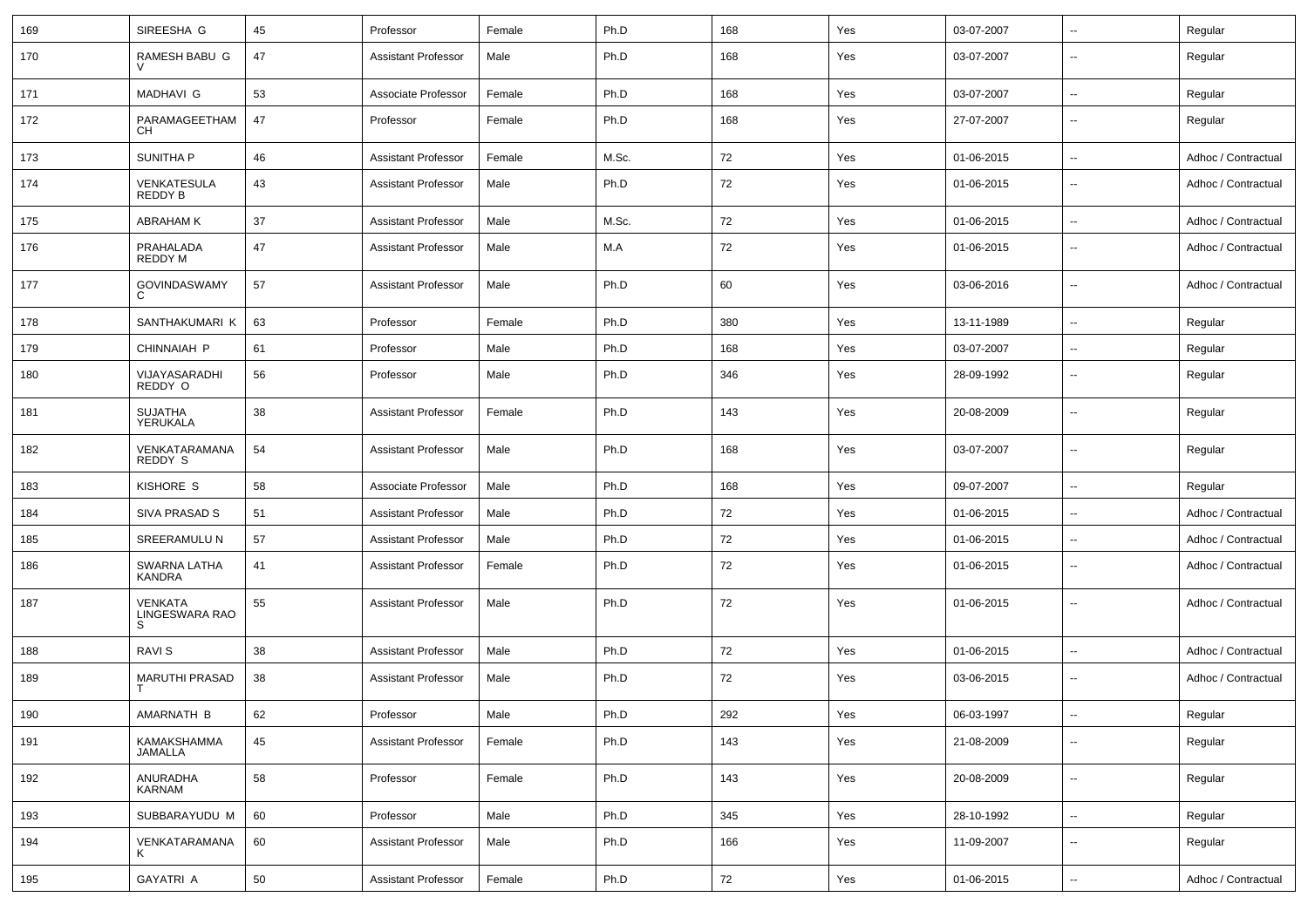| 196 | THIRIPALU<br>PALAPANDALA      | 48 | <b>Assistant Professor</b> | Male   | Ph.D       | 72     | Yes | 01-06-2015 | $\overline{\phantom{a}}$ | Adhoc / Contractual |
|-----|-------------------------------|----|----------------------------|--------|------------|--------|-----|------------|--------------------------|---------------------|
| 197 | <b>JYOTHI PEDA</b>            | 38 | <b>Assistant Professor</b> | Female | M. Phil    | 72     | Yes | 01-06-2015 | $\sim$                   | Adhoc / Contractual |
| 198 | MALLIKARJUNA A                | 41 | <b>Assistant Professor</b> | Male   | <b>MCA</b> | 72     | Yes | 01-06-2015 | $\overline{\phantom{a}}$ | Adhoc / Contractual |
| 199 | SAKUNTHALA N                  | 42 | <b>Assistant Professor</b> | Female | Ph.D       | 84     | Yes | 07-07-2014 | $\sim$                   | Adhoc / Contractual |
| 200 | CHANDRAIAH M                  | 57 | <b>Assistant Professor</b> | Male   | Ph.D       | 167    | Yes | 13-08-2007 | $\overline{\phantom{a}}$ | Regular             |
| 201 | RAJASEKHAR M                  | 60 | Professor                  | Male   | Ph.D       | 379    | Yes | 01-12-1989 | $\sim$                   | Regular             |
| 202 | SAVITHRAMMA N                 | 60 | Professor                  | Male   | Ph.D       | 389    | Yes | 18-02-1989 | $\sim$                   | Regular             |
| 203 | SRIKANTH REDDY                | 60 | Professor                  | Male   | Ph.D       | 346    | Yes | 03-09-1992 | $\overline{\phantom{a}}$ | Regular             |
| 204 | KUMAR RAJU M                  | 38 | <b>Assistant Professor</b> | Male   | Ph.D       | 72     | Yes | 01-06-2015 | $\sim$                   | Adhoc / Contractual |
| 205 | <b>VENKATESULU M</b>          | 42 | <b>Assistant Professor</b> | Male   | Ph.D       | 72     | Yes | 01-06-2015 | $\overline{\phantom{a}}$ | Adhoc / Contractual |
| 206 | DEEPIKA ANAND                 | 36 | <b>Assistant Professor</b> | Female | M. Phil    | 72     | Yes | 01-06-2015 | $\sim$                   | Adhoc / Contractual |
| 207 | MALLESWARI<br><b>BIRUDALA</b> | 41 | <b>Assistant Professor</b> | Female | Ph.D       | 60     | Yes | 01-06-2016 | $\overline{\phantom{a}}$ | Adhoc / Contractual |
| 208 | ANASUYAMMA M                  | 45 | <b>Assistant Professor</b> | Female | M.Sc.      | 72     | Yes | 02-11-2015 | $\sim$                   | Adhoc / Contractual |
| 209 | <b>NARENDRA BABU</b><br>N     | 50 | <b>Assistant Professor</b> | Male   | Ph.D       | 72     | Yes | 03-06-2015 | $\overline{\phantom{a}}$ | Adhoc / Contractual |
| 210 | DEVARAJULU M                  | 60 | Professor                  | Male   | Ph.D       | 380    | Yes | 09-11-1989 | $\overline{\phantom{a}}$ | Regular             |
| 211 | RAJESWARAMMA<br>R             | 44 | Professor                  | Female | Ph.D       | 143    | Yes | 20-08-2009 | $\sim$                   | Regular             |
| 212 | APPA RAO CH                   | 60 | Professor                  | Male   | Ph.D       | 408    | Yes | 15-11-1989 | $\sim$                   | Regular             |
| 213 | REDDI BHASKAR<br>REDDY M      | 47 | <b>Assistant Professor</b> | Male   | Ph.D       | 166    | Yes | 06-09-2007 | $\overline{\phantom{a}}$ | Regular             |
| 214 | VIJAYALAKSHIMI<br>R P         | 56 | Professor                  | Female | Ph.D       | 167    | Yes | 09-08-2007 | $\sim$                   | Regular             |
| 215 | RAJASEKHAAR M                 | 49 | <b>Assistant Professor</b> | Male   | Ph.D       | 174    | Yes | 03-07-2007 | $\sim$                   | Regular             |
| 216 | LEELAVATHI C                  | 41 | <b>Assistant Professor</b> | Female | Ph.D       | 72     | Yes | 01-06-2015 | $\overline{\phantom{a}}$ | Adhoc / Contractual |
| 217 | KISHORE MATHEW<br>ARNOLD IS   | 50 | <b>Assistant Professor</b> | Male   | Ph.D       | 72     | Yes | 01-06-2015 | $\sim$                   | Adhoc / Contractual |
| 218 | KIRAN KUMAR B                 | 31 | <b>Assistant Professor</b> | Male   | M.Sc.      | 72     | Yes | 01-06-2015 |                          | Adhoc / Contractual |
| 219 | RAVINDRANATHA<br>REDDY M      | 56 | <b>Assistant Professor</b> | Male   | Ph.D       | $72\,$ | Yes | 01-06-2015 | $\overline{\phantom{a}}$ | Adhoc / Contractual |
| 220 | SANDHYA RANI M                | 36 | <b>Assistant Professor</b> | Female | M.A        | 72     | Yes | 01-06-2015 | $\overline{\phantom{a}}$ | Adhoc / Contractual |
| 221 | RAMESH BABU V                 | 51 | <b>Assistant Professor</b> | Male   | Ph.D       | 168    | Yes | 03-07-2007 | $\sim$                   | Regular             |
| 222 | SITA KUMARI T                 | 55 | Associate Professor        | Female | Ph.D       | 168    | Yes | 30-07-2007 | $\sim$                   | Regular             |
| 223 | JYOTHI N V V                  | 47 | <b>Assistant Professor</b> | Male   | Ph.D       | 168    | Yes | 03-07-2007 | $\sim$                   | Regular             |
| 224 | PRAMODA KUMARI<br>J           | 62 | <b>Assistant Professor</b> | Female | Ph.D       | 168    | Yes | 03-07-2007 | $\overline{\phantom{a}}$ | Regular             |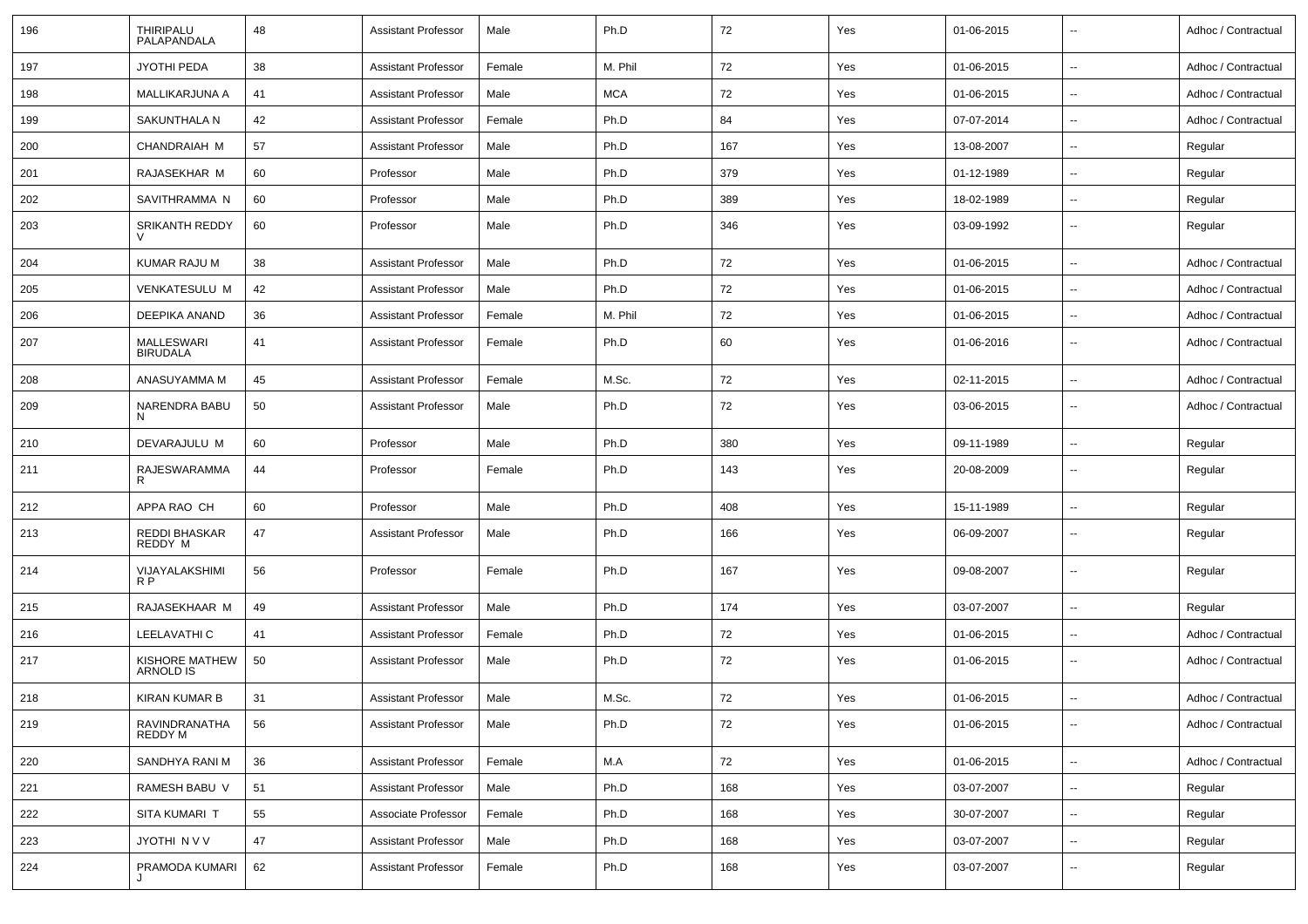| 225 | <b>SIVA SANKAR</b><br>ANTAPU      | 48 | <b>Assistant Professor</b> | Male   | Ph.D       | 72  | Yes | 01-06-2015 |                          | Adhoc / Contractual |
|-----|-----------------------------------|----|----------------------------|--------|------------|-----|-----|------------|--------------------------|---------------------|
| 226 | <b>GANESH BABU K</b>              | 49 | <b>Assistant Professor</b> | Male   | Ph.D       | 72  | Yes | 01-06-2015 | $\ddot{\phantom{a}}$     | Adhoc / Contractual |
| 227 | <b>DELHI BAI S</b>                | 41 | <b>Assistant Professor</b> | Female | M.Sc.      | 72  | Yes | 01-06-2015 | $\overline{\phantom{a}}$ | Adhoc / Contractual |
| 228 | <b>GOVINDULU</b><br><b>DASARI</b> | 48 | <b>Assistant Professor</b> | Male   | Ph.D       | 72  | Yes | 01-06-2015 | $\overline{\phantom{a}}$ | Adhoc / Contractual |
| 229 | SUBRAMANYAM M                     | 48 | <b>Assistant Professor</b> | Male   | Ph.D       | 72  | Yes | 01-06-2015 | $\overline{\phantom{a}}$ | Adhoc / Contractual |
| 230 | CHAKRAPANI<br>REDDY K             | 32 | <b>Assistant Professor</b> | Male   | M.Tech     | 60  | Yes | 09-11-2016 | н.                       | Adhoc / Contractual |
| 231 | <b>JAYACHANDRA</b><br>REDDY G     | 62 | Professor                  | Male   | Ph.D       | 168 | Yes | 09-07-2007 | н.                       | Regular             |
| 232 | NAGAMMA T                         | 60 | Professor                  | Female | Ph.D       | 380 | Yes | 09-11-1989 | н.                       | Regular             |
| 233 | PADMANABHAM G                     | 58 | Professor                  | Male   | Ph.D       | 346 | Yes | 09-09-1992 | $\overline{\phantom{a}}$ | Regular             |
| 234 | <b>KESAVULU REDDY</b><br>Е        | 56 | <b>Assistant Professor</b> | Male   | Ph.D       | 168 | Yes | 03-07-2007 | $\sim$                   | Regular             |
| 235 | DEVAPRASAD<br>RAJU B              | 48 | Professor                  | Male   | Ph.D       | 164 | Yes | 26-11-2007 | $\sim$                   | Regular             |
| 236 | USHA RANI A                       | 62 | Professor                  | Female | Ph.D       | 345 | Yes | 26-10-1992 | ÷.                       | Regular             |
| 237 | RAJARAJESWARI<br>D                | 34 | <b>Assistant Professor</b> | Female | M.A        | 72  | Yes | 01-06-2015 | н.                       | Adhoc / Contractual |
| 238 | NAGAMANI ALURU                    | 60 | <b>Assistant Professor</b> | Female | Ph.D       | 72  | Yes | 01-06-2015 | $\sim$                   | Adhoc / Contractual |
| 239 | SWAPNA REKHA S                    | 36 | <b>Assistant Professor</b> | Female | Ph.D       | 72  | Yes | 01-06-2015 | $\overline{\phantom{a}}$ | Adhoc / Contractual |
| 240 | <b>VENKATESU BOYA</b>             | 30 | <b>Assistant Professor</b> | Male   | Ph.D       | 72  | Yes | 01-06-2015 | н.                       | Adhoc / Contractual |
| 241 | SUDHARANI K                       | 59 | Professor                  | Male   | Ph.D       | 346 | Yes | 03-09-1992 | н,                       | Regular             |
| 242 | <b>KRISHNA MOHAN</b><br>REDDY P   | 56 | <b>Assistant Professor</b> | Male   | Ph.D       | 168 | Yes | 03-07-2007 | $\sim$                   | Regular             |
| 243 | RAMACHANDRA<br>REDDY B            | 62 | Professor                  | Male   | Ph.D       | 346 | Yes | 11-09-1992 | $\overline{\phantom{a}}$ | Regular             |
| 244 | CHANDRAIAH K                      | 60 | Professor                  | Male   | Ph.D       | 168 | Yes | 16-07-2007 | $\overline{\phantom{a}}$ | Regular             |
| 245 | <b>JYOTHI PATIPINNI</b>           | 59 | <b>Assistant Professor</b> | Female | Ph.D       | 168 | Yes | 03-07-2007 | н,                       | Regular             |
| 246 | POTHAN PRATHAP<br>P               | 34 | <b>Assistant Professor</b> | Male   | Ph.D       | 72  | Yes | 01-06-2015 | $\ddot{\phantom{a}}$     | Adhoc / Contractual |
| 247 | <b>THIMMAPPA</b><br>VALMIKI       | 39 | <b>Assistant Professor</b> | Male   | Ph.D       | 72  | Yes | 01-06-2015 | $\overline{\phantom{a}}$ | Adhoc / Contractual |
| 248 | KURMANATHA<br>SRIMITRA K          | 36 | <b>Assistant Professor</b> | Male   | M. Phil    | 72  | Yes | 01-06-2015 | $\overline{\phantom{a}}$ | Adhoc / Contractual |
| 249 | VANAJA KUMARI<br>D                | 41 | <b>Assistant Professor</b> | Female | <b>MCA</b> | 72  | Yes | 01-06-2015 | $\overline{\phantom{a}}$ | Adhoc / Contractual |
| 250 | <b>HEMLATHA R</b>                 | 34 | <b>Assistant Professor</b> | Female | M. Phil    | 72  | Yes | 01-06-2015 | $\overline{\phantom{a}}$ | Adhoc / Contractual |
| 251 | RADHIKA K                         | 51 | <b>Assistant Professor</b> | Female | Ph.D       | 168 | Yes | 03-07-2007 | $\overline{\phantom{a}}$ | Regular             |
| 252 | LAKSHMAMMA T                      | 61 | Professor                  | Female | Ph.D       | 346 | Yes | 03-09-1992 | $\overline{\phantom{a}}$ | Regular             |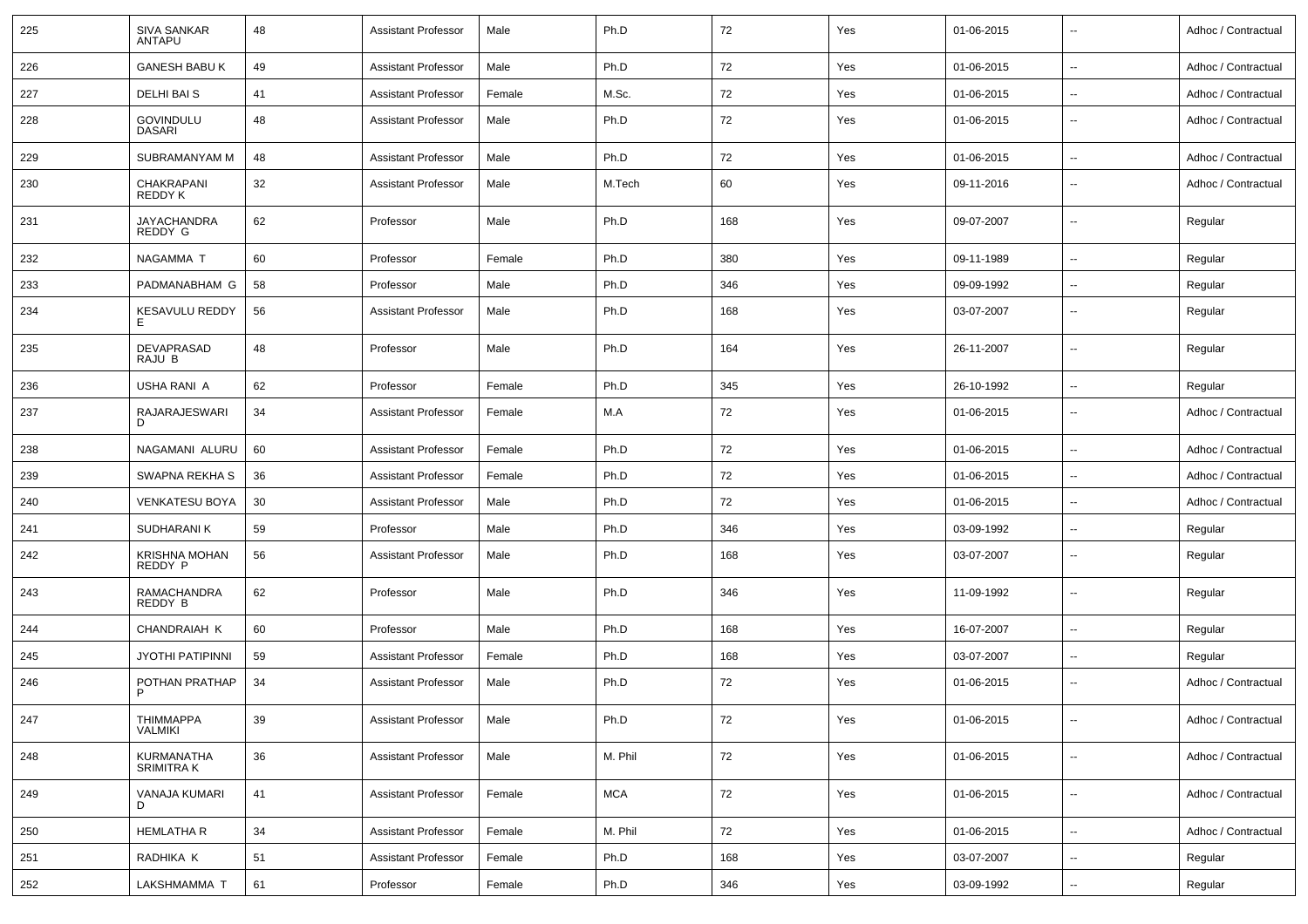| 253 | VENKATA RAO C                       | 61 | Professor                  | Male   | Ph.D    | 389 | Yes | 18-02-1989 | $\overline{\phantom{a}}$ | Regular             |
|-----|-------------------------------------|----|----------------------------|--------|---------|-----|-----|------------|--------------------------|---------------------|
| 254 | SWAROOPA RANI<br>в                  | 37 | <b>Assistant Professor</b> | Female | Ph.D    | 143 | Yes | 20-08-2009 | $\overline{\phantom{a}}$ | Regular             |
| 255 | <b>BHASKAR M</b>                    | 64 | Professor                  | Male   | Ph.D    | 346 | Yes | 03-02-1992 | $\overline{\phantom{a}}$ | Visiting            |
| 256 | SYAMALAMMA K                        | 57 | <b>Assistant Professor</b> | Female | Ph.D    | 72  | Yes | 01-06-2015 | $\overline{\phantom{a}}$ | Adhoc / Contractual |
| 257 | RANJITHKUMAR G                      | 39 | <b>Assistant Professor</b> | Male   | M.A     | 72  | Yes | 01-06-2015 | $\sim$                   | Adhoc / Contractual |
| 258 | PALLAVI C                           | 38 | <b>Assistant Professor</b> | Female | Ph.D    | 72  | Yes | 01-06-2015 | $\overline{\phantom{a}}$ | Adhoc / Contractual |
| 259 | <b>HARI PRASAD</b><br>REDDY M       | 43 | <b>Assistant Professor</b> | Male   | Ph.D    | 72  | Yes | 01-06-2015 | $\overline{\phantom{a}}$ | Adhoc / Contractual |
| 260 | <b>JHANSI DONADI</b>                | 35 | <b>Assistant Professor</b> | Female | M.Sc.   | 72  | Yes | 01-06-2015 | $\overline{\phantom{a}}$ | Adhoc / Contractual |
| 261 | PADMINI K                           | 63 | Professor                  | Female | Ph.D    | 389 | Yes | 27-02-1989 | $\overline{\phantom{a}}$ | Regular             |
| 262 | ANANDA REDDY B                      | 60 | <b>Assistant Professor</b> | Male   | Ph.D    | 168 | Yes | 03-07-2007 | $\overline{\phantom{a}}$ | Regular             |
| 263 | DAMODARAM T                         | 56 | Professor                  | Male   | Ph.D    | 269 | Yes | 01-02-1999 | --                       | Regular             |
| 264 | RAMAKRISHNA<br>REDDY KT             | 58 | Professor                  | Male   | Ph.D    | 346 | Yes | 03-09-1992 | $\sim$                   | Regular             |
| 265 | RAMANA<br><b>DABBARA</b>            | 36 | <b>Assistant Professor</b> | Male   | Ph.D    | 72  | Yes | 01-06-2015 | $\overline{\phantom{a}}$ | Adhoc / Contractual |
| 266 | <b>RAJESWARI</b><br><b>NAYINENI</b> | 52 | <b>Assistant Professor</b> | Female | Ph.D    | 72  | Yes | 01-06-2015 | $\overline{\phantom{a}}$ | Adhoc / Contractual |
| 267 | SUDHAKAR D                          | 43 | <b>Assistant Professor</b> | Male   | Ph.D    | 72  | Yes | 01-06-2015 | $\overline{\phantom{a}}$ | Adhoc / Contractual |
| 268 | MADHU SUDAN G                       | 36 | <b>Assistant Professor</b> | Male   | M.Sc.   | 72  | Yes | 01-06-2015 | --                       | Adhoc / Contractual |
| 269 | <b>G ANUSHA</b>                     | 32 | <b>Assistant Professor</b> | Female | M.Tech  | 60  | Yes | 01-08-2016 | $\overline{\phantom{a}}$ | Adhoc / Contractual |
| 270 | AMEENULLA M                         | 51 | <b>Assistant Professor</b> | Male   | Ph.D    | 168 | Yes | 03-07-2007 | $\sim$                   | Regular             |
| 271 | NARAYANA                            | 44 | <b>Assistant Professor</b> | Male   | Ph.D    | 168 | Yes | 09-07-2007 | $\overline{\phantom{a}}$ | Regular             |
| 272 | SRINIVASULU<br>REDDY P              | 62 | Professor                  | Male   | Ph.D    | 346 | Yes | 03-09-1992 | $\sim$                   | Regular             |
| 273 | RAJAGOPAL<br>REDDY V                | 59 | Professor                  | Male   | Ph.D    | 168 | Yes | 07-07-2007 | $\overline{\phantom{a}}$ | Regular             |
| 274 | <b>SWATHI S</b>                     | 33 | <b>Assistant Professor</b> | Female | M. Phil | 72  | Yes | 01-06-2015 | $\overline{\phantom{a}}$ | Adhoc / Contractual |
| 275 | RANGANADHAM<br>SADU                 | 40 | <b>Assistant Professor</b> | Male   | Ph.D    | 72  | Yes | 01-06-2015 | $\overline{\phantom{a}}$ | Adhoc / Contractual |
| 276 | <b>VASANTHA T</b>                   | 36 | <b>Assistant Professor</b> | Female | Ph.D    | 72  | Yes | 01-06-2015 | $\overline{\phantom{a}}$ | Adhoc / Contractual |
| 277 | RAJANI M                            | 31 | <b>Assistant Professor</b> | Female | M.Sc.   | 72  | Yes | 01-06-2015 | $\overline{\phantom{a}}$ | Adhoc / Contractual |
| 278 | SURESH KUMAR<br>REDDY               | 46 | <b>Assistant Professor</b> | Male   | M.Tech  | 96  | Yes | 12-06-2013 | $\overline{\phantom{a}}$ | Adhoc / Contractual |
| 279 | MOHAMED NISHAR<br>AHAMED            | 54 | <b>Assistant Professor</b> | Male   | Ph.D    | 168 | Yes | 04-07-2007 | $\overline{\phantom{a}}$ | Regular             |
| 280 | ANJAN BABU G                        | 43 | Professor                  | Male   | Ph.D    | 168 | Yes | 03-07-2007 | $\overline{\phantom{a}}$ | Regular             |
| 281 | PADMAJA A                           | 59 | Professor                  | Male   | Ph.D    | 168 | Yes | 03-07-2007 | $\overline{\phantom{a}}$ | Regular             |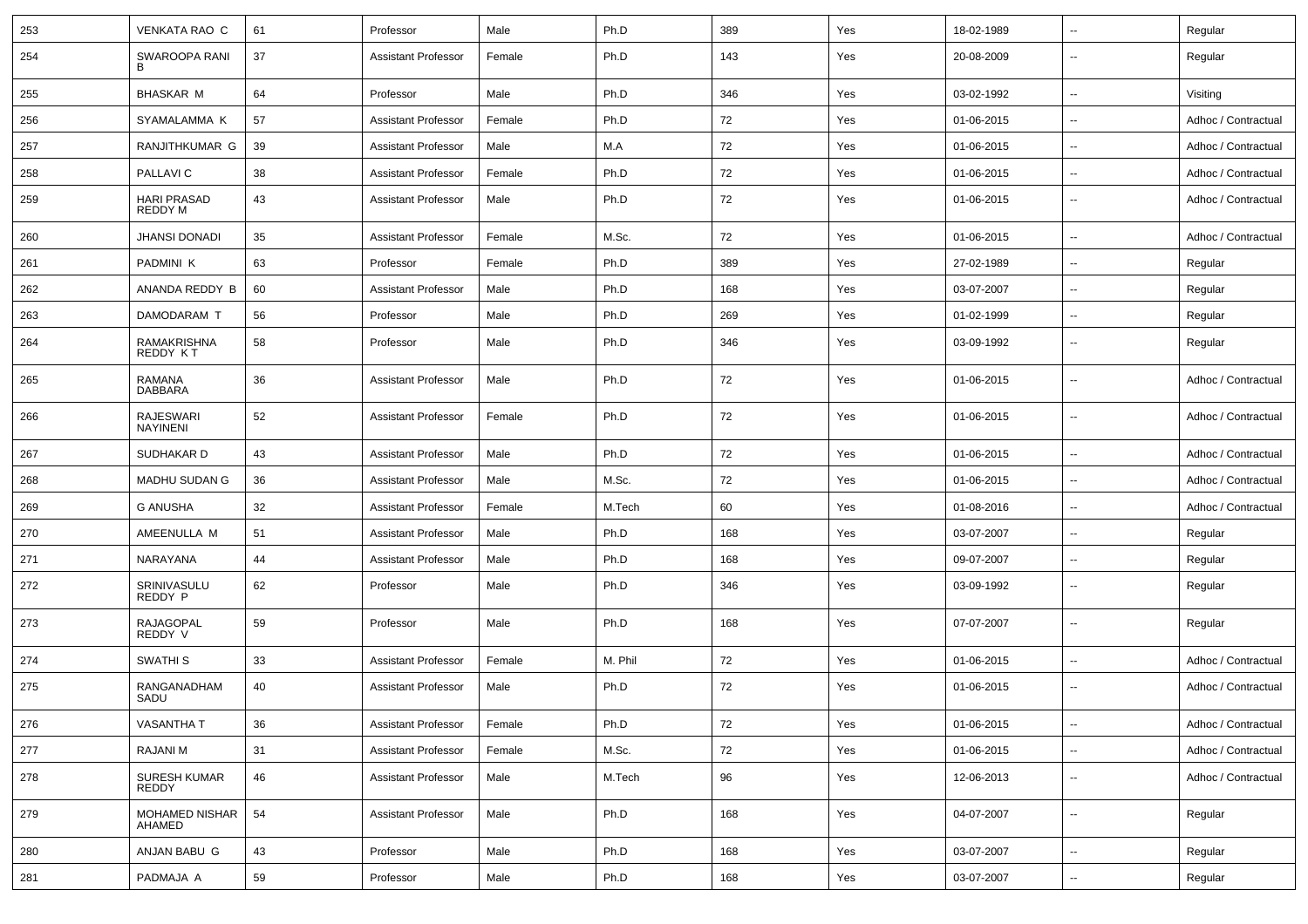| 282 | SUGUNAMMA V                             | 52 | Professor                                           | Female | Ph.D       | 168 | Yes | 04-07-2007 | $\overline{\phantom{a}}$ | Regular             |
|-----|-----------------------------------------|----|-----------------------------------------------------|--------|------------|-----|-----|------------|--------------------------|---------------------|
| 283 | RANJANI<br><b>RAMAKRISHNAN</b>          | 47 | <b>Assistant Professor</b>                          | Female | Ph.D       | 168 | Yes | 03-07-2007 | $\overline{\phantom{a}}$ | Regular             |
| 284 | CHINNA OBULESU<br>м                     | 57 | <b>Assistant Professor</b>                          | Male   | Ph.D       | 72  | Yes | 01-06-2015 | $\overline{\phantom{a}}$ | Adhoc / Contractual |
| 285 | RAVIBABU M                              | 43 | <b>Assistant Professor</b>                          | Male   | M.A        | 72  | Yes | 01-06-2015 | $\overline{\phantom{a}}$ | Adhoc / Contractual |
| 286 | DILIP KUMAR Y                           | 43 | <b>Assistant Professor</b>                          | Male   | MP.Ed.     | 72  | Yes | 01-06-2015 | $\mathbf{u}$             | Adhoc / Contractual |
| 287 | <b>CHARAN THEJA P</b>                   | 33 | <b>Assistant Professor</b>                          | Male   | M.Sc.      | 72  | Yes | 01-06-2015 | $\overline{\phantom{a}}$ | Adhoc / Contractual |
| 288 | RAMYA<br>NAGALAPURAM                    | 34 | <b>Assistant Professor</b>                          | Female | Ph.D       | 72  | Yes | 01-06-2015 | $\overline{\phantom{a}}$ | Adhoc / Contractual |
| 289 | <b>BHASKAR REDDY</b><br>P               | 59 | Professor                                           | Male   | Ph.D       | 345 | Yes | 26-10-1992 | $\overline{\phantom{a}}$ | Regular             |
| 290 | <b>RAM PRAKASH</b>                      | 53 | Professor                                           | Male   | Ph.D       | 168 | Yes | 20-07-2007 | $\overline{\phantom{a}}$ | Regular             |
| 291 | SAI SUJATHA D                           | 58 | Professor                                           | Female | Ph.D       | 168 | Yes | 04-07-2007 | $\sim$                   | Regular             |
| 292 | RAGHUNADHA<br>REDDY P                   | 57 | Professor                                           | Male   | Ph.D       | 389 | Yes | 18-02-1989 | $\overline{\phantom{a}}$ | Regular             |
| 293 | SREENADH S                              | 62 | Dean / Principal /<br>Director / Vice<br>Chancellor | Male   | Ph.D       | 388 | Yes | 10-03-1989 | $\overline{\phantom{a}}$ | Regular             |
| 294 | SAI GOPAL DVR                           | 61 | Professor                                           | Male   | Ph.D       | 380 | Yes | 29-11-1989 | $\sim$                   | Regular             |
| 295 | <b>SURENDRA</b><br><b>REDDY T</b>       | 60 | <b>Assistant Professor</b>                          | Male   | Ph.D       | 168 | Yes | 03-07-2007 | $\overline{\phantom{a}}$ | Regular             |
| 296 | ASRATHVALI<br><b>GAJULA</b>             | 33 | <b>Assistant Professor</b>                          | Male   | M.A        | 72  | Yes | 01-06-2015 | $\overline{\phantom{a}}$ | Adhoc / Contractual |
| 297 | <b>SUMAN B</b>                          | 37 | <b>Assistant Professor</b>                          | Male   | Ph.D       | 72  | Yes | 01-06-2015 | $\overline{\phantom{a}}$ | Adhoc / Contractual |
| 298 | <b>BHARATH KUMAR</b><br><b>VEDAGIRI</b> | 35 | <b>Assistant Professor</b>                          | Male   | Ph.D       | 72  | Yes | 01-06-2015 | $\overline{\phantom{a}}$ | Adhoc / Contractual |
| 299 | <b>JYOTSNA P</b>                        | 38 | <b>Assistant Professor</b>                          | Female | <b>MCA</b> | 72  | Yes | 01-06-2015 | $\overline{\phantom{a}}$ | Adhoc / Contractual |
| 300 | <b>G SUJALA</b>                         | 40 | <b>Assistant Professor</b>                          | Female | M.Tech     | 168 | Yes | 27-07-2015 | $\mathbf{u}$             | Adhoc / Contractual |
| 301 | GIRIDHAR RAJU A                         | 61 | <b>Assistant Professor</b>                          | Male   | Ph.D       | 344 | Yes | 22-11-1992 | $\overline{\phantom{a}}$ | Regular             |
| 302 | VENKATESWARLU<br>м                      | 56 | Professor                                           | Male   | Ph.D       | 345 | Yes | 13-10-1992 | $\overline{\phantom{a}}$ | Regular             |
| 303 | SREERAMAMURTH<br>YJ                     | 60 | Associate Professor                                 | Male   | Ph.D       | 168 | Yes | 12-07-2007 | $\overline{\phantom{a}}$ | Regular             |
| 304 | SURESH U                                | 58 | <b>Assistant Professor</b>                          | Male   | Ph.D       | 164 | Yes | 19-11-2007 | $\overline{\phantom{a}}$ | Regular             |
| 305 | <b>BHUPATHI NAIDU</b>                   | 57 | Professor                                           | Male   | Ph.D       | 292 | Yes | 27-03-1997 | Ξ.                       | Regular             |
| 306 | RAVIKUMAR M                             | 46 | <b>Assistant Professor</b>                          | Male   | Ph.D       | 73  | Yes | 01-06-2015 | $\overline{\phantom{a}}$ | Regular             |
| 307 | BHAVYA<br>DOMMARAJU                     | 38 | <b>Assistant Professor</b>                          | Female | LLM        | 72  | Yes | 01-06-2015 | $\overline{\phantom{a}}$ | Adhoc / Contractual |
| 308 | SELVI PD                                | 38 | <b>Assistant Professor</b>                          | Female | Ph.D       | 72  | Yes | 01-06-2015 | $\overline{\phantom{a}}$ | Adhoc / Contractual |
| 309 | YAMINI OBILI                            | 34 | Assistant Professor                                 | Female | M.Sc.      | 72  | Yes | 01-06-2015 | ۰.                       | Adhoc / Contractual |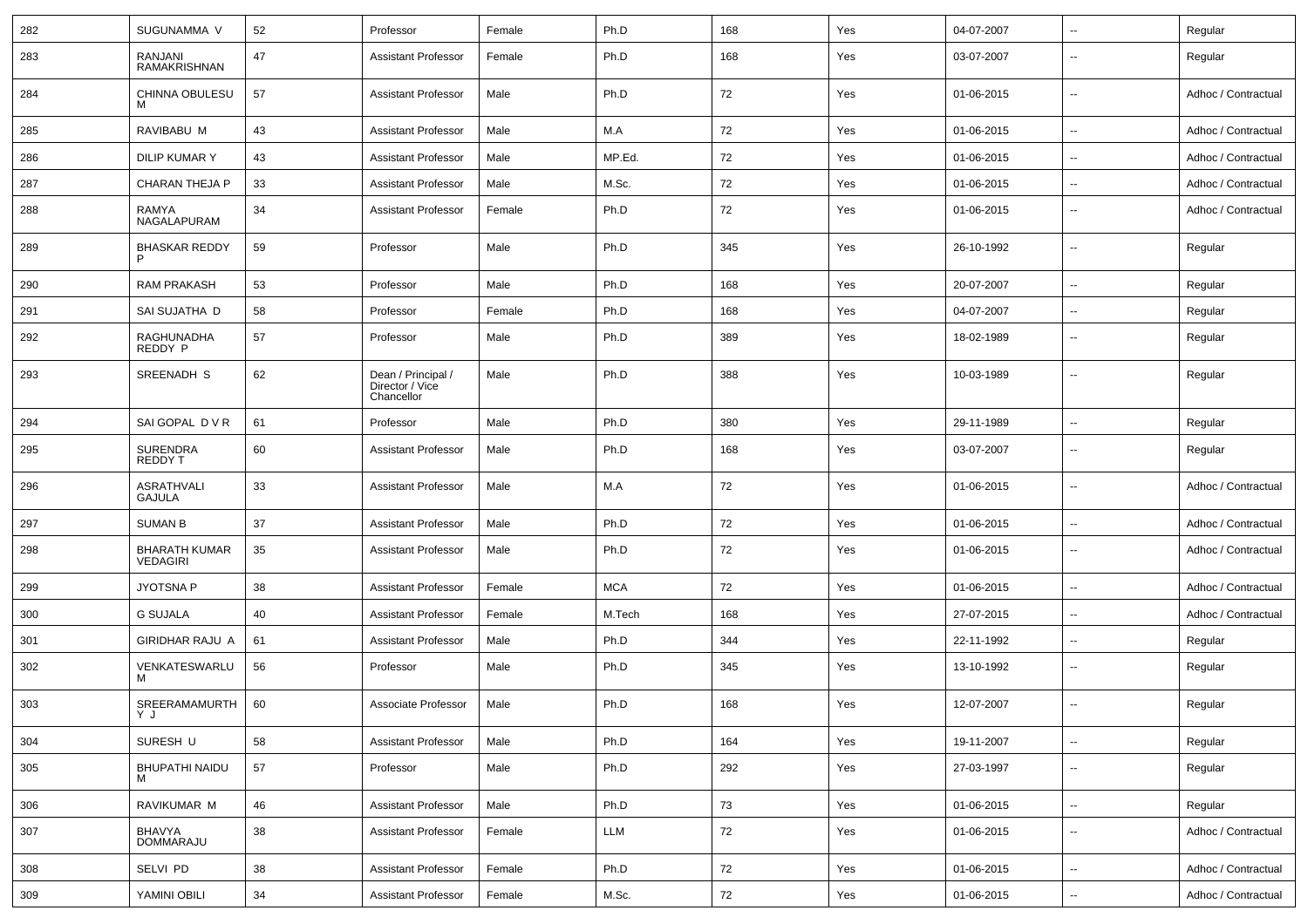| 310 | SUNEETHA R                         | 54 | Professor                                           | Female | Ph.D    | 168 | Yes | 04-07-2007 | $\sim$                   | Regular             |
|-----|------------------------------------|----|-----------------------------------------------------|--------|---------|-----|-----|------------|--------------------------|---------------------|
| 311 | SREENIVASULA<br><b>NAIK BUKKE</b>  | 38 | <b>Assistant Professor</b>                          | Male   | Ph.D    | 103 | Yes | 21-12-2012 | $\overline{\phantom{a}}$ | Regular             |
| 312 | MOHAN REDDY P                      | 59 | Professor                                           | Male   | Ph.D    | 353 | Yes | 29-02-1992 | $\overline{\phantom{a}}$ | Regular             |
| 313 | SUDARSANAM G                       | 61 | Dean / Principal /<br>Director / Vice<br>Chancellor | Male   | Ph.D    | 389 | Yes | 18-02-1989 | $\overline{\phantom{a}}$ | Regular             |
| 314 | SUCHARITHA KV                      | 50 | <b>Assistant Professor</b>                          | Female | Ph.D    | 168 | Yes | 03-07-2007 | $\overline{\phantom{a}}$ | Regular             |
| 315 | SREENIVASULU<br><b>AKULA</b>       | 35 | <b>Assistant Professor</b>                          | Male   | Ph.D    | 72  | Yes | 01-06-2015 | $\mathbf{u}$             | Adhoc / Contractual |
| 316 | <b>JESOTH LALUNAIK</b>             | 38 | <b>Assistant Professor</b>                          | Male   | Ph.D    | 72  | Yes | 01-06-2015 | $\overline{\phantom{a}}$ | Adhoc / Contractual |
| 317 | DURGAPRASAD P                      | 33 | <b>Assistant Professor</b>                          | Male   | M. Phil | 72  | Yes | 01-06-2015 | $\overline{\phantom{a}}$ | Adhoc / Contractual |
| 318 | <b>SWATHI POTHALA</b>              | 36 | <b>Assistant Professor</b>                          | Female | M.Tech  | 72  | Yes | 01-06-2015 | $\overline{\phantom{a}}$ | Adhoc / Contractual |
| 319 | UMA RANI M                         | 40 | <b>Assistant Professor</b>                          | Female | M.Sc.   | 72  | Yes | 01-06-2015 | $\mathbf{u}$             | Adhoc / Contractual |
| 320 | <b>KRISHNAMOORTH</b><br>Y D        | 60 | Professor                                           | Male   | Ph.D    | 346 | Yes | 03-09-1992 | $\overline{\phantom{a}}$ | Regular             |
| 321 | HARI M                             | 62 | Professor                                           | Male   | Ph.D    | 388 | Yes | 02-03-1989 | $\sim$                   | Regular             |
| 322 | SREEDEVI M                         | 52 | <b>Assistant Professor</b>                          | Female | Ph.D    | 168 | Yes | 03-07-2007 | $\overline{\phantom{a}}$ | Regular             |
| 323 | SRINIVASULU<br><b>DODDAGA</b>      | 50 | Professor                                           | Male   | Ph.D    | 143 | Yes | 20-08-2009 | $\mathbf{u}$             | Regular             |
| 324 | JAYA SUBBA<br>REDDY C              | 43 | <b>Assistant Professor</b>                          | Male   | Ph.D    | 168 | Yes | 03-07-2007 | $\mathbf{u}$             | Regular             |
| 325 | SRINIVASULU<br>REDDY M             | 60 | Professor                                           | Male   | Ph.D    | 346 | Yes | 03-09-1992 | $\overline{\phantom{a}}$ | Regular             |
| 326 | <b>BHANU PRIYA P</b>               | 33 | Assistant Professor                                 | Female | MBA     | 72  | Yes | 01-06-2015 | $\mathbf{u}$             | Adhoc / Contractual |
| 327 | <b>GAFOOR</b><br><b>SUNKESULA</b>  | 40 | <b>Assistant Professor</b>                          | Male   | MP.Ed.  | 12  | Yes | 01-06-2015 | $\overline{\phantom{a}}$ | Adhoc / Contractual |
| 328 | <b>SESHADRI</b><br><b>NOTHANGI</b> | 39 | <b>Assistant Professor</b>                          | Male   | Ph.D    | 72  | Yes | 01-06-2015 | $\overline{\phantom{a}}$ | Adhoc / Contractual |
| 329 | <b>SIVA KUMAR S</b>                | 33 | <b>Assistant Professor</b>                          | Male   | M.Sc.   | 72  | Yes | 01-06-2015 | $\overline{\phantom{a}}$ | Adhoc / Contractual |
| 330 | VIJAYA KUMAR<br>REDDY G            | 53 | <b>Assistant Professor</b>                          | Male   | Ph.D    | 168 | Yes | 03-07-2007 | $\overline{\phantom{a}}$ | Regular             |
| 331 | PREMALATHA V                       | 49 | <b>Assistant Professor</b>                          | Female | Ph.D    | 168 | Yes | 09-07-2007 | $\overline{\phantom{a}}$ | Regular             |
| 332 | RAJESWARI S                        | 62 | Professor                                           | Female | Ph.D    | 345 | Yes | 30-10-1992 | $\overline{\phantom{a}}$ | Regular             |
| 333 | THYAGARAJU K                       | 63 | Professor                                           | Male   | Ph.D    | 492 | Yes | 11-02-1982 | $\overline{\phantom{a}}$ | Visiting            |
| 334 | SARITHA KV                         | 45 | <b>Assistant Professor</b>                          | Female | Ph.D    | 168 | Yes | 03-07-2007 | $\overline{\phantom{a}}$ | Regular             |
| 335 | VIJAYABHASKAR<br>RAO S             | 58 | Dean / Principal /<br>Director / Vice<br>Chancellor | Male   | Ph.D    | 346 | Yes | 03-09-1992 | $\overline{\phantom{a}}$ | Regular             |
| 336 | THAVAMANI S                        | 57 | Professor                                           | Female | Ph.D    | 292 | Yes | 06-03-1997 | $\overline{\phantom{a}}$ | Regular             |
| 337 | LATHA C                            | 47 | <b>Assistant Professor</b>                          | Female | M. Phil | 72  | Yes | 01-06-2015 | $\overline{\phantom{a}}$ | Adhoc / Contractual |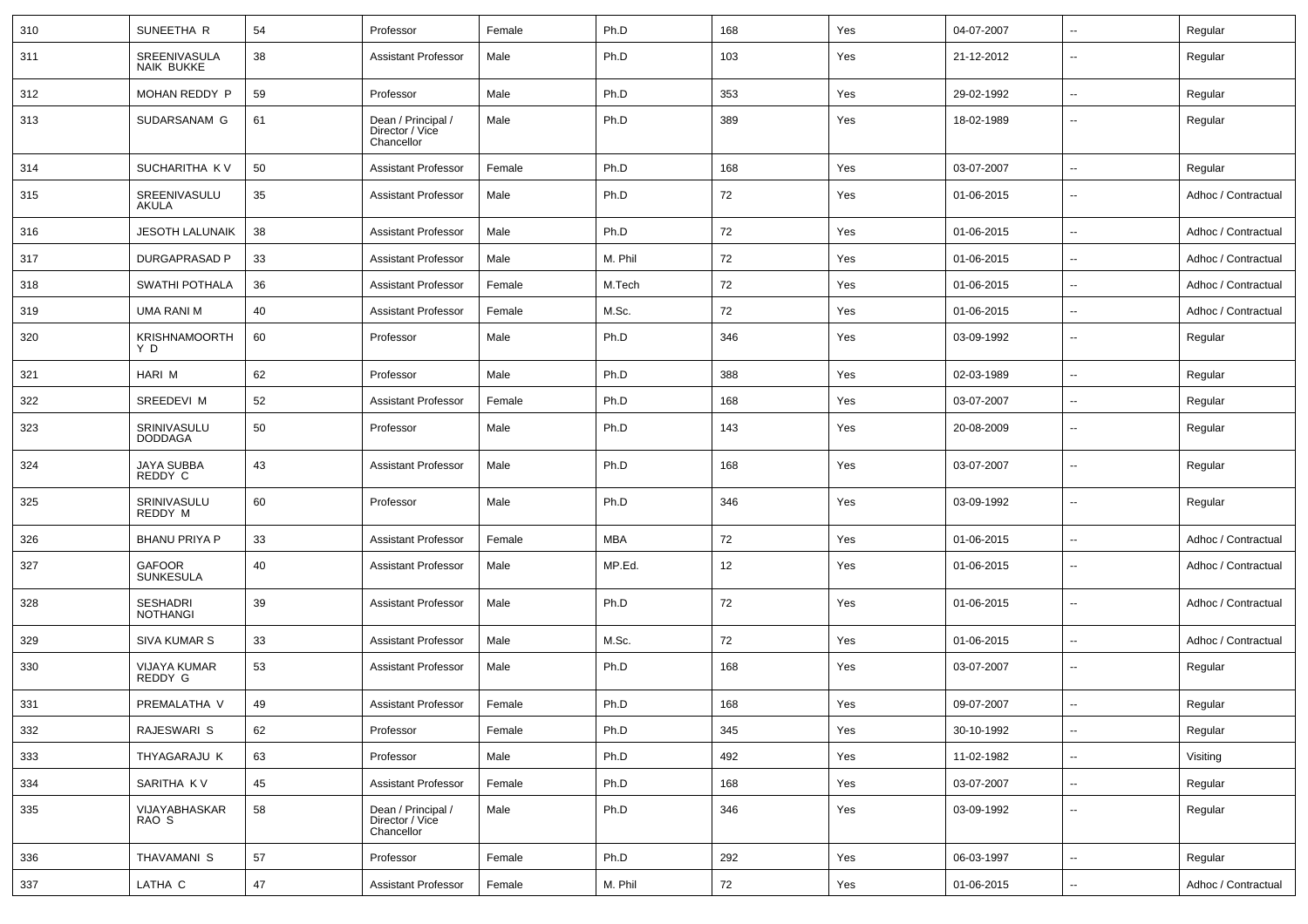| 338 | MUKUNDA NAIDU<br><b>BOLLINENI</b> | 55     | <b>Assistant Professor</b> | Male   | Ph.D       | 60       | Yes | 01-06-2016 | $\overline{\phantom{a}}$ | Adhoc / Contractual |
|-----|-----------------------------------|--------|----------------------------|--------|------------|----------|-----|------------|--------------------------|---------------------|
| 339 | SREENIVASULU<br>REDDY L           | 38     | <b>Assistant Professor</b> | Male   | Ph.D       | 72       | Yes | 01-06-2015 | $\overline{\phantom{a}}$ | Adhoc / Contractual |
| 340 | YASWANTH<br>KUMAR AVULAPA         | 40     | <b>Assistant Professor</b> | Male   | Ph.D       | 72       | Yes | 01-06-2015 | $\overline{\phantom{a}}$ | Adhoc / Contractual |
| 341 | <b>SYAM MOHAN</b><br>DAVID RAJU   | 57     | Professor                  | Male   | Ph.D       | 168      | Yes | 03-07-2007 | $\overline{\phantom{a}}$ | Regular             |
| 342 | SUNDARAVALLI G                    | 59     | Professor                  | Female | Ph.D       | 346      | Yes | 03-09-1992 | $\overline{\phantom{a}}$ | Regular             |
| 343 | VENKATACHALAP<br>ATHY B           | 64     | Professor                  | Male   | Ph.D       | 388      | Yes | 03-03-1989 | $\overline{\phantom{a}}$ | Visiting            |
| 344 | <b>JAYACHANDRA</b><br>REDDY K     | 48     | Professor                  | Male   | Ph.D       | 168      | Yes | 03-07-2007 | $\overline{\phantom{a}}$ | Regular             |
| 345 | SANTOSH KUMAR                     | 46     | <b>Assistant Professor</b> | Male   | Ph.D       | 168      | Yes | 24-07-2007 | $\sim$                   | Regular             |
| 346 | ANU RADHA R K                     | 59     | Professor                  | Female | Ph.D       | 168      | Yes | 03-07-2007 | $\overline{\phantom{a}}$ | Regular             |
| 347 | VISWANATHA<br>REDDY S             | 59     | <b>Assistant Professor</b> | Male   | Ph.D       | 168      | Yes | 03-07-2007 | $\overline{\phantom{a}}$ | Regular             |
| 348 | KOTHANDARAMI<br>REDDY P           | 60     | Associate Professor        | Male   | Ph.D       | 168      | Yes | 03-07-2007 | $\overline{\phantom{a}}$ | Regular             |
| 349 | KAVITHA<br><b>KONDURU</b>         | 45     | <b>Assistant Professor</b> | Female | Ph.D       | 72       | Yes | 01-06-2015 | $\overline{\phantom{a}}$ | Adhoc / Contractual |
| 350 | <b>RAM BABU</b><br><b>ATUKURI</b> | 44     | <b>Assistant Professor</b> | Male   | Ph.D       | 72       | Yes | 01-06-2015 | $\overline{\phantom{a}}$ | Adhoc / Contractual |
| 351 | <b>MAHESH KUMAR T</b>             | 38     | <b>Assistant Professor</b> | Male   | Ph.D       | 72       | Yes | 01-06-2015 | $\overline{\phantom{a}}$ | Adhoc / Contractual |
| 352 | <b>SANDHYAT</b>                   | 39     | <b>Assistant Professor</b> | Female | <b>MCA</b> | 72       | Yes | 01-06-2015 | $\overline{\phantom{a}}$ | Adhoc / Contractual |
| 353 | BALAJI M                          | 50     | <b>Assistant Professor</b> | Male   | Ph.D       | 168      | Yes | 03-07-2007 | $\overline{\phantom{a}}$ | Regular             |
| 354 | NAGARAJU A                        | 64     | Professor                  | Male   | Ph.D       | 473      | Yes | 03-02-1982 | $\overline{\phantom{a}}$ | Visiting            |
| 355 | HEMALATHA<br>RUDRAMA DEVI B       | 39     | <b>Assistant Professor</b> | Female | Ph.D       | 103      | Yes | 21-12-2012 | $\mathbf{u}$             | Regular             |
| 356 | CHINNAIAH K                       | 45     | <b>Assistant Professor</b> | Male   | Ph.D       | 174      | Yes | 03-07-2007 | $\sim$                   | Regular             |
| 357 | <b>GURUVEERA</b><br>KUMAR N       | 32     | <b>Assistant Professor</b> | Male   | M.A        | 72       | Yes | 01-06-2015 | $\overline{\phantom{a}}$ | Adhoc / Contractual |
| 358 | JYOTHI AVULA                      | 42     | Assistant Professor        | Female | Ph.D       | $\bf 72$ | Yes | 01-06-2015 | $\overline{\phantom{a}}$ | Adhoc / Contractual |
| 359 | <b>HEMA LATHA</b><br>RAMISETTY    | 34     | Assistant Professor        | Female | M.Sc.      | 72       | Yes | 01-06-2015 | $\overline{\phantom{a}}$ | Adhoc / Contractual |
| 360 | KALYAN KUMAR P                    | 48     | <b>Assistant Professor</b> | Male   | Ph.D       | 72       | Yes | 01-06-2015 | $\overline{\phantom{a}}$ | Adhoc / Contractual |
| 361 | PRAGATHI P S                      | 57     | <b>Assistant Professor</b> | Female | Ph.D       | 72       | Yes | 01-06-2015 | $\overline{\phantom{a}}$ | Adhoc / Contractual |
| 362 | PRATHAP G                         | 40     | <b>Assistant Professor</b> | Male   | Ph.D       | 72       | Yes | 03-06-2015 | $\sim$                   | Adhoc / Contractual |
| 363 | VINODINI J M J                    | 51     | <b>Assistant Professor</b> | Female | Ph.D       | 168      | Yes | 03-07-2007 | $\overline{\phantom{a}}$ | Regular             |
| 364 | PRASANTHA<br>KUMARI M             | $47\,$ | <b>Assistant Professor</b> | Female | Ph.D       | 168      | Yes | 05-07-2007 | $\sim$                   | Regular             |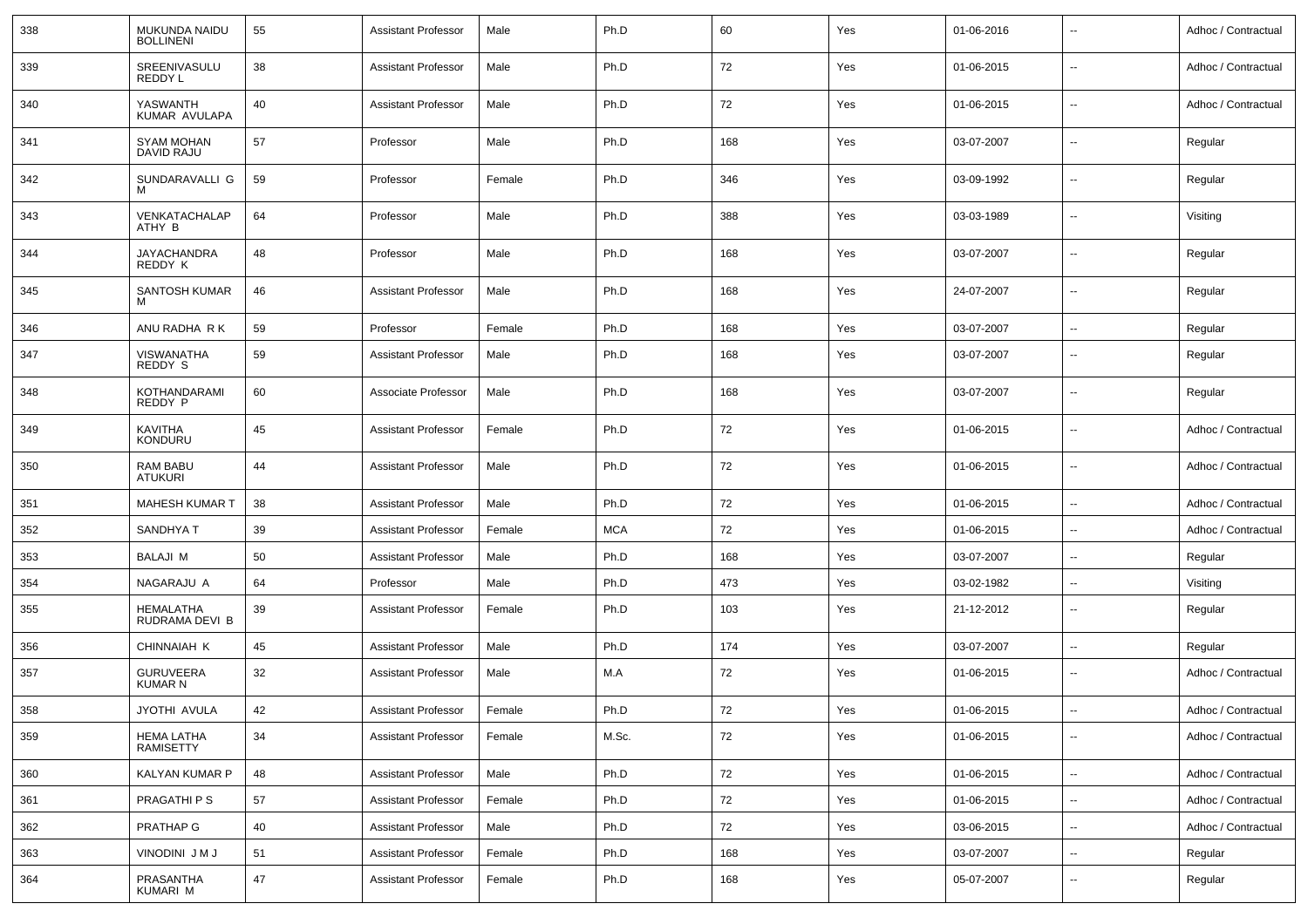| 365 | NAGA JYOTHI P                          | 43 | <b>Assistant Professor</b> | Female | Ph.D     | 168 | Yes | 03-07-2007 | $\overline{\phantom{a}}$ | Regular             |
|-----|----------------------------------------|----|----------------------------|--------|----------|-----|-----|------------|--------------------------|---------------------|
| 366 | JACOB DOSS P                           | 57 | Professor                  | Male   | Ph.D     | 346 | Yes | 04-09-1992 | $\overline{\phantom{a}}$ | Regular             |
| 367 | SINDHUJA P                             | 53 | <b>Assistant Professor</b> | Female | Ph.D     | 72  | Yes | 01-06-2015 | $\sim$                   | Adhoc / Contractual |
| 368 | <b>VEENA KUMARI B</b>                  | 38 | <b>Assistant Professor</b> | Female | Ph.D     | 72  | Yes | 01-06-2015 | --                       | Adhoc / Contractual |
| 369 | SURESH B                               | 40 | <b>Assistant Professor</b> | Male   | Ph.D     | 72  | Yes | 01-06-2015 | $\sim$                   | Adhoc / Contractual |
| 370 | <b>SAI SARADA</b><br>VEDURURU          | 32 | <b>Assistant Professor</b> | Female | M.Sc.    | 72  | Yes | 01-06-2015 | $\overline{\phantom{a}}$ | Adhoc / Contractual |
| 371 | SARATH BABU V                          | 33 | Other                      | Male   | M. Pharm | 91  | Yes | 21-06-2014 | $\overline{\phantom{a}}$ | Adhoc / Contractual |
| 372 | PADMAJA MARRI                          | 56 | <b>Assistant Professor</b> | Female | Ph.D     | 143 | Yes | 20-08-2009 | $\overline{\phantom{a}}$ | Regular             |
| 373 | ADINARAYANA G                          | 44 | <b>Assistant Professor</b> | Male   | Ph.D     | 164 | Yes | 22-11-2007 | $\overline{\phantom{a}}$ | Regular             |
| 374 | <b>STANLEY</b><br>JAYAKUMAR G          | 60 | Professor                  | Male   | Ph.D     | 345 | Yes | 22-10-1992 | $\overline{\phantom{a}}$ | Regular             |
| 375 | SIVASANKAR PR                          | 64 | Professor                  | Male   | Ph.D     | 389 | Yes | 18-02-1989 | $\overline{\phantom{a}}$ | Regular             |
| 376 | MADHUSUDHANA<br>REDDY T                | 43 | <b>Assistant Professor</b> | Male   | Ph.D     | 168 | Yes | 03-07-2007 | $\overline{\phantom{a}}$ | Regular             |
| 377 | RATNAKARAM Y C                         | 60 | Professor                  | Male   | Ph.D     | 380 | Yes | 09-11-1989 | $\overline{\phantom{a}}$ | Regular             |
| 378 | HASEENA BEGUM<br>S.                    | 55 | <b>Assistant Professor</b> | Female | Ph.D     | 72  | Yes | 01-06-2015 | $\overline{\phantom{a}}$ | Adhoc / Contractual |
| 379 | NIRMALA V                              | 57 | <b>Assistant Professor</b> | Female | Ph.D     | 72  | Yes | 01-06-2015 | $\overline{\phantom{a}}$ | Adhoc / Contractual |
| 380 | REKHA DASARI                           | 41 | <b>Assistant Professor</b> | Female | Ph.D     | 72  | Yes | 01-06-2015 | $\overline{\phantom{a}}$ | Adhoc / Contractual |
| 381 | <b>HARI</b><br>MALLIKARJUNA<br>REDDY B | 41 | <b>Assistant Professor</b> | Male   | Ph.D     | 72  | Yes | 01-06-2015 | $\sim$                   | Adhoc / Contractual |
| 382 | RAJASEKHARA<br>REDDY GUTTURU           | 31 | <b>Assistant Professor</b> | Male   | M.Sc.    | 72  | Yes | 01-06-2015 | $\overline{\phantom{a}}$ | Adhoc / Contractual |
| 383 | KRISHNA REDDY<br>N                     | 62 | Professor                  | Male   | Ph.D     | 346 | Yes | 03-09-1992 | $\overline{\phantom{a}}$ | Regular             |
| 384 | ARUNA G                                | 48 | Associate Professor        | Female | Ph.D     | 168 | Yes | 05-07-2007 | $\overline{\phantom{a}}$ | Regular             |
| 385 | VINAYAGAMURTH<br>Y P                   | 61 | Professor                  | Male   | Ph.D     | 345 | Yes | 28-10-1992 | $\overline{\phantom{a}}$ | Regular             |
| 386 | SREEDHAR NY                            | 59 | Professor                  | Male   | Ph.D     | 246 | Yes | 03-09-1992 | $\sim$                   | Regular             |
| 387 | RAMAKRISHNA S                          | 60 | Professor                  | Male   | Ph.D     | 388 | Yes | 09-03-1989 | $\overline{\phantom{a}}$ | Regular             |
| 388 | SAROJAMMA B                            | 43 | <b>Assistant Professor</b> | Female | Ph.D     | 168 | Yes | 03-07-2007 | $\overline{\phantom{a}}$ | Regular             |
| 389 | <b>IMTIAZ KARMLA</b>                   | 44 | <b>Assistant Professor</b> | Male   | Ph.D     | 72  | Yes | 01-06-2015 | $\overline{\phantom{a}}$ | Adhoc / Contractual |
| 390 | SREEKANTH P                            | 37 | <b>Assistant Professor</b> | Male   | M.A      | 72  | Yes | 01-06-2015 | $\overline{\phantom{a}}$ | Adhoc / Contractual |
| 391 | SREEDHARA<br>MURTHY M                  | 38 | <b>Assistant Professor</b> | Male   | Ph.D     | 72  | Yes | 01-06-2015 | $\overline{\phantom{a}}$ | Adhoc / Contractual |
| 392 | <b>KAMALA S</b>                        | 48 | <b>Assistant Professor</b> | Female | Ph.D     | 72  | Yes | 01-06-2015 | $\overline{\phantom{a}}$ | Adhoc / Contractual |
| 393 | SALEHA BEGUM B                         | 41 | <b>Assistant Professor</b> | Female | Ph.D     | 72  | Yes | 01-06-2015 | $\overline{\phantom{a}}$ | Adhoc / Contractual |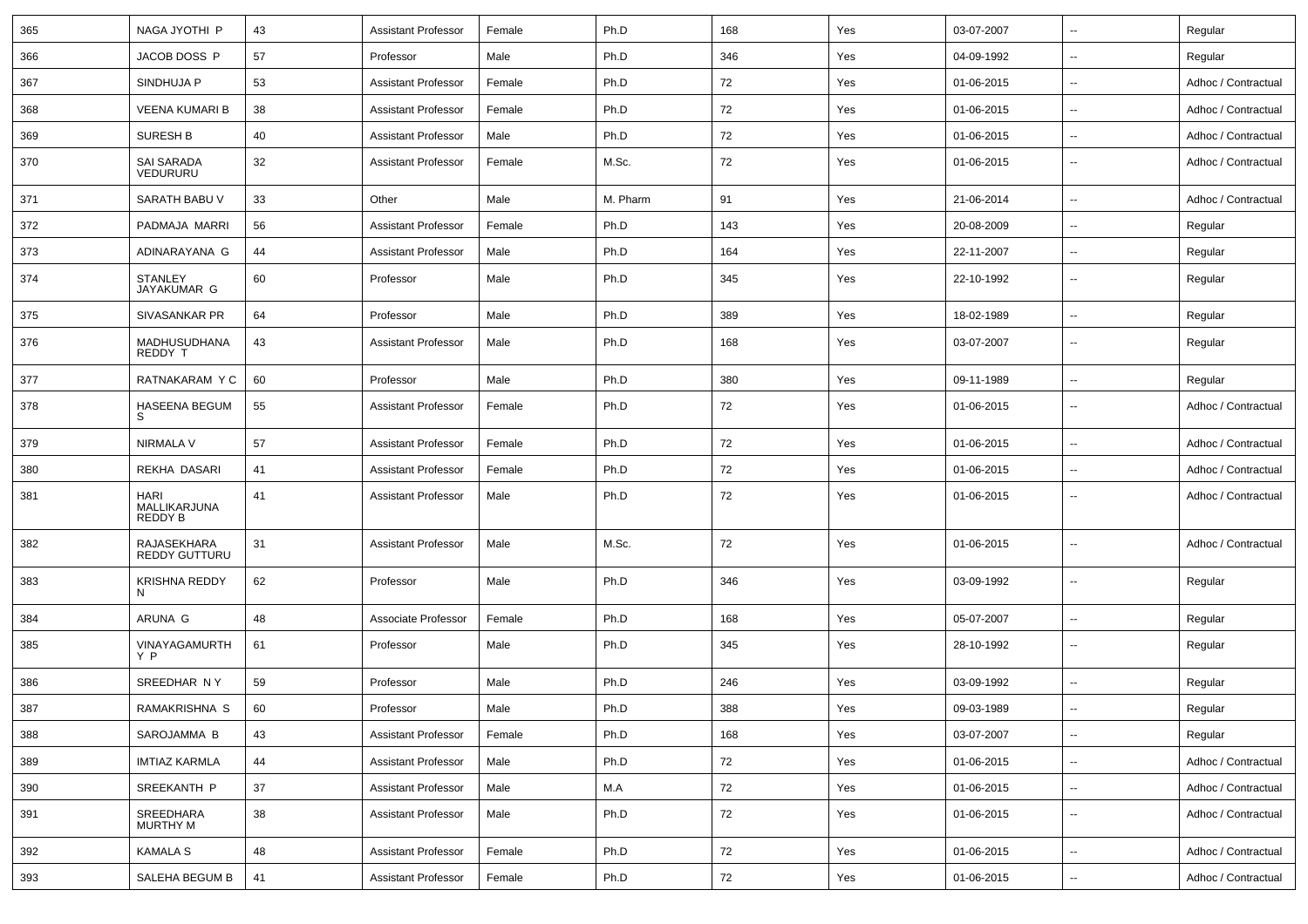| 394 | MANJULA                             | 40 | <b>Assistant Professor</b> | Female | M.Sc.           | 75  | Yes | 08-04-2015 | $\overline{\phantom{a}}$ | Regular             |
|-----|-------------------------------------|----|----------------------------|--------|-----------------|-----|-----|------------|--------------------------|---------------------|
| 395 | USHA RANI P                         | 55 | Professor                  | Female | Ph.D            | 344 | Yes | 23-11-1992 | $\overline{\phantom{a}}$ | Regular             |
| 396 | RAVINDAR KUMAR<br>V K               | 61 | Professor                  | Male   | Ph.D            | 389 | Yes | 18-02-1989 | $\overline{\phantom{a}}$ | Regular             |
| 397 | SRINIVASA REDDY<br>M                | 60 | Professor                  | Male   | Ph.D            | 436 | Yes | 16-03-1985 | $\overline{\phantom{a}}$ | Regular             |
| 398 | <b>VENKATA RAMI</b><br>REDDY Y      | 54 | Professor                  | Male   | Ph.D            | 168 | Yes | 03-07-2007 | $\overline{\phantom{a}}$ | Regular             |
| 399 | <b>BHARATHI D</b>                   | 49 | Professor                  | Female | Ph.D            | 164 | Yes | 30-11-2007 | $\overline{\phantom{a}}$ | Regular             |
| 400 | NARASIMHA G                         | 51 | <b>Assistant Professor</b> | Male   | Ph.D            | 168 | Yes | 05-07-2007 | $\overline{\phantom{a}}$ | Regular             |
| 401 | <b>VENKATESU NAIK</b><br>Κ          | 35 | <b>Assistant Professor</b> | Male   | Ph.D            | 72  | Yes | 01-06-2015 | $\overline{\phantom{a}}$ | Adhoc / Contractual |
| 402 | SREEDHAR M                          | 44 | <b>Assistant Professor</b> | Male   | M.A             | 72  | Yes | 01-06-2015 | $\overline{\phantom{a}}$ | Adhoc / Contractual |
| 403 | SRINIVAS REDDY<br><b>KONDEPALLI</b> | 51 | <b>Assistant Professor</b> | Male   | MP.Ed.          | 72  | Yes | 01-06-2015 | $\mathbf{u}$             | Adhoc / Contractual |
| 404 | MUNILAVANYA<br>YAMANI               | 33 | <b>Assistant Professor</b> | Female | M.Sc.           | 72  | Yes | 01-06-2015 | $\overline{\phantom{a}}$ | Adhoc / Contractual |
| 405 | JYOTHI KUMAR M                      | 35 | <b>Assistant Professor</b> | Male   | M.Sc.           | 72  | Yes | 01-06-2015 | $\overline{\phantom{a}}$ | Adhoc / Contractual |
| 406 | <b>G GAYATHRI</b>                   | 41 | <b>Assistant Professor</b> | Female | M.Tech          | 72  | Yes | 30-08-2014 | $\overline{\phantom{a}}$ | Adhoc / Contractual |
| 407 | <b>SUMA KIRAN K</b>                 | 52 | Professor                  | Male   | Ph.D            | 166 | Yes | 28-09-2007 | $\overline{\phantom{a}}$ | Regular             |
| 408 | KODANDA REDDY<br>ĸ                  | 58 | <b>Assistant Professor</b> | Male   | Ph.D            | 168 | Yes | 03-07-2007 | $\overline{\phantom{a}}$ | Regular             |
| 409 | SUDHAKARAIAH A                      | 51 | <b>Assistant Professor</b> | Male   | Ph.D            | 168 | Yes | 03-07-2007 | $\overline{\phantom{a}}$ | Regular             |
| 410 | HUSSAIN O MD                        | 58 | Professor                  | Male   | Ph.D            | 346 | Yes | 03-09-1992 | $\mathbf{u}$             | Regular             |
| 411 | RAVI NAIDU V                        | 59 | Professor                  | Male   | P. G. Sculpture | 292 | Yes | 27-03-1997 | $\overline{\phantom{a}}$ | Regular             |
| 412 | <b>GEETHA KUMARI P</b>              | 41 | <b>Assistant Professor</b> | Female | Ph.D            | 72  | Yes | 01-06-2015 | $\overline{\phantom{a}}$ | Adhoc / Contractual |
| 413 | PRASAD TM                           | 38 | <b>Assistant Professor</b> | Male   | Ph.D            | 72  | Yes | 01-06-2015 | $\overline{\phantom{a}}$ | Adhoc / Contractual |
| 414 | LATHA P                             | 29 | <b>Assistant Professor</b> | Female | M.Sc.           | 72  | Yes | 01-06-2015 | $\overline{\phantom{a}}$ | Adhoc / Contractual |
| 415 | <b>MANEIAH</b><br><b>KOKKANTI</b>   | 47 | <b>Assistant Professor</b> | Male   | Ph.D            | 72  | Yes | 01-06-2015 | $\overline{\phantom{a}}$ | Adhoc / Contractual |
| 416 | HARITHA GOUD D                      | 31 | Other                      | Female | M. Pharm        | 43  | Yes | 08-05-2017 | $\overline{\phantom{a}}$ | Adhoc / Contractual |
| 417 | AMMU DEVI P                         | 50 | <b>Assistant Professor</b> | Female | Ph.D            | 72  | Yes | 03-06-2016 | $\overline{\phantom{a}}$ | Adhoc / Contractual |
| 418 | SAVARAIAH G                         | 63 | Professor                  | Male   | Ph.D            | 436 | Yes | 12-03-1985 | ۰.                       | Regular             |
| 419 | <b>KRISHNAMURTHY</b><br>D           | 63 | Professor                  | Male   | Ph.D            | 389 | Yes | 18-02-1989 | Ξ.                       | Regular             |
| 420 | NARASAIAH PV                        | 58 | Professor                  | Male   | Ph.D            | 345 | Yes | 13-10-1992 | $\overline{\phantom{a}}$ | Regular             |
| 421 | VIJAYA T                            | 57 | Professor                  | Female | Ph.D            | 168 | Yes | 03-07-2007 | ۰.                       | Regular             |
| 422 | MADHU T                             | 50 | <b>Assistant Professor</b> | Male   | Ph.D            | 168 | Yes | 03-07-2007 | ۰.                       | Regular             |